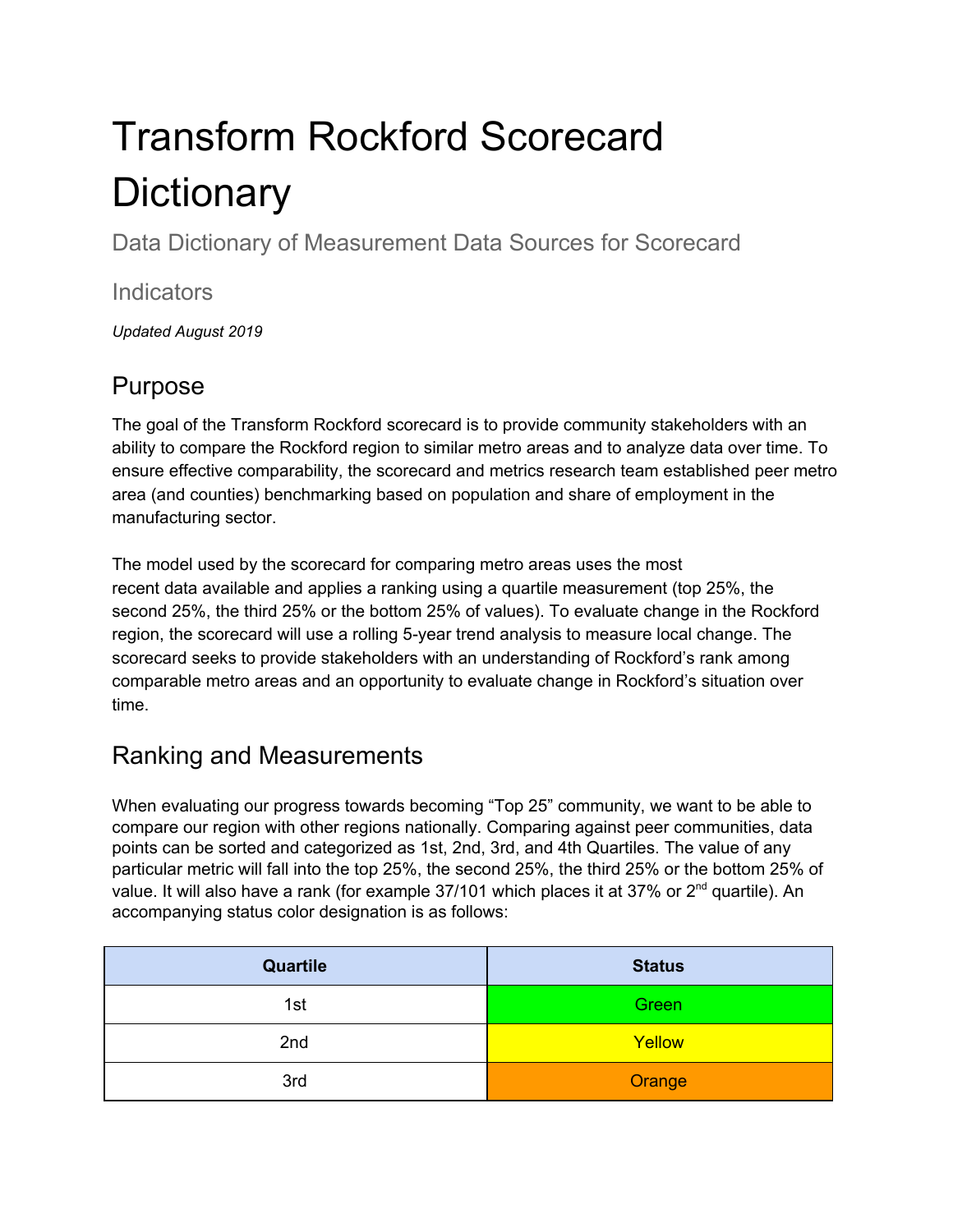#### 4th and the contract of the contract of the Red

### Data Quality Criteria

While many sources of data and information are available, we strive to use information that adheres to the following set of standards:

- Measures and calculations are reviewable and can be recreated
- Data set provides the highest level of reliability available
- Sources of data have historical trends and are frequently updated
- Data sources provide data freely or at minimal cost
- Data sets cover regions including city, county, MSA or Combined MSA
- Data set is comparable to peer communities in a consistent unit of analysis

*See Appendix B for a full list of selected measures, and Appendix C for data sources.*

## Peer Group Criteria

The peer group for the Rockford, IL metropolitan statistical area (MSA) includes other MSAs with similar population size and industrial structure. The strong economic legacy related to the boom in manufacturing before the 1980s has impacted the structure of Rockford's economy today in terms of a rate of unemployment, worker pay, and educational attainment as compared to the national averages.

As such, we have defined peer groups as MSA's with populations between 100,000 and 500,000 and a share of employment in manufacturing above the average. The average share of employment in manufacturing for MSA's with populations between 100,000 and 500,000 in 2016 was 11.4%. Therefore, MSA's with populations between 100,000 and 500,000 with a share of employment in manufacturing above 11.4% are included in the peer group. *See appendix A for full list of peer communities.*

## Region Geo Definitions

When referring the Rockford Region, a number of geographic (geo) definitions can be used including:

[Rockford,](https://en.wikipedia.org/wiki/Rockford,_Illinois) Illinois [Winnebago](https://en.wikipedia.org/wiki/Winnebago_County,_Illinois) County, Illinois Rockford [Metropolitan](https://en.wikipedia.org/wiki/Rockford_metropolitan_area,_Illinois) Statistical Area [Rockford–Freeport–Rochelle](https://en.wikipedia.org/wiki/Rockford_metropolitan_area,_Illinois#Combined_Statistical_Area) Combined Statistical Area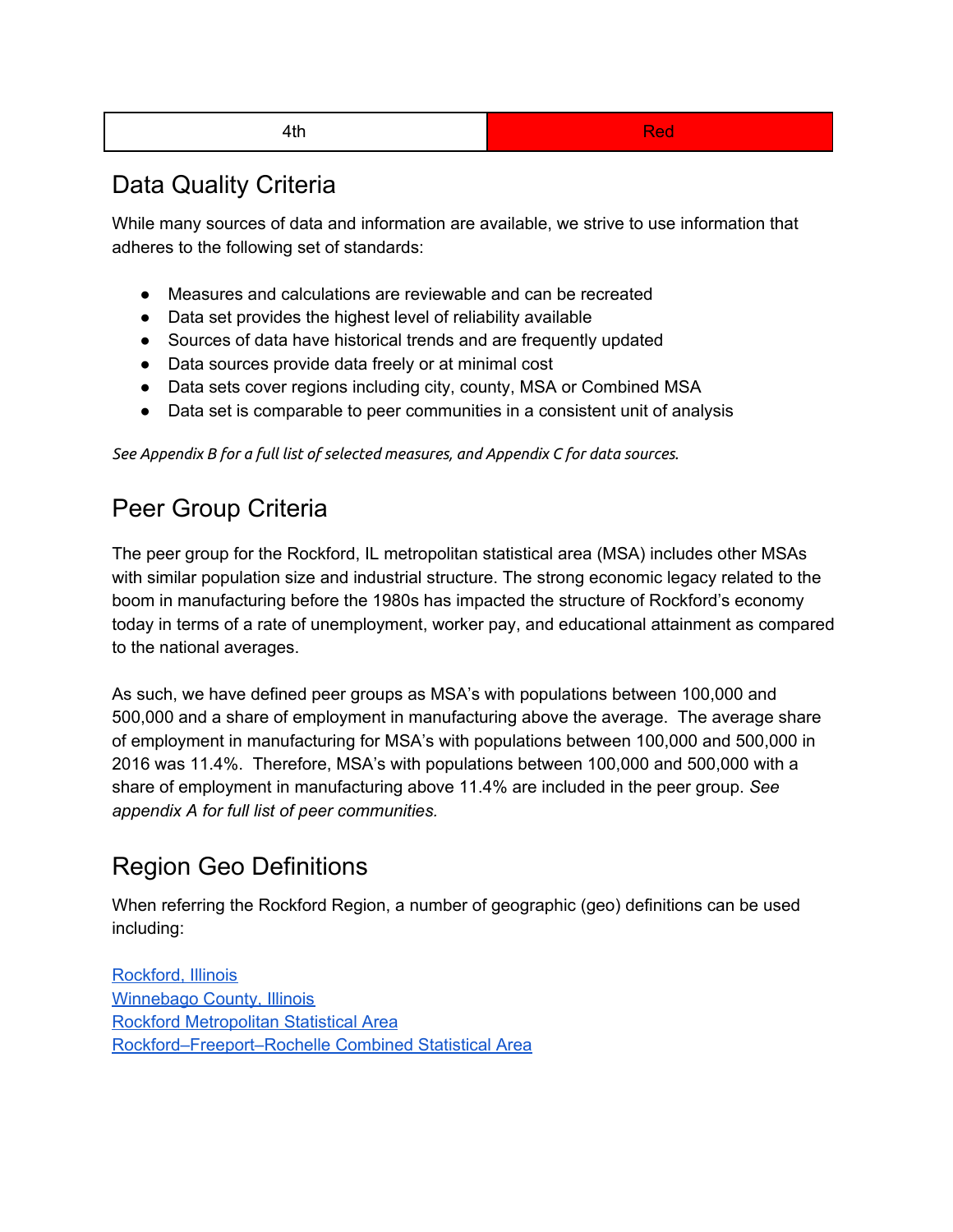For the purposes of the scorecard, the default data geo reference is Rockford MSA (which includes Winnebago and Boone County). Where MSA data is not available, the geo reference Winnebago County, IL is used. When Rockford MSA is used, the unit of analysis for peer comparison is MSA and when Winnebago County, IL is used, the unit of analysis for peer comparison is county (including comparison of all counties that fall into the peer group MSA's).

**There are 101 peer MSA's and 184 peer counties.** In some cases, a particular metric is not available for every peer community. In these cases, the rank is based on only the number of communities for which the metric is available. For example, "Mentally Unhealthy Days" is ranked out of 167 counties for which the data was available. At the MSA level "% Change in Non-Farm Employment" was available for only 98 peer group MSA regions.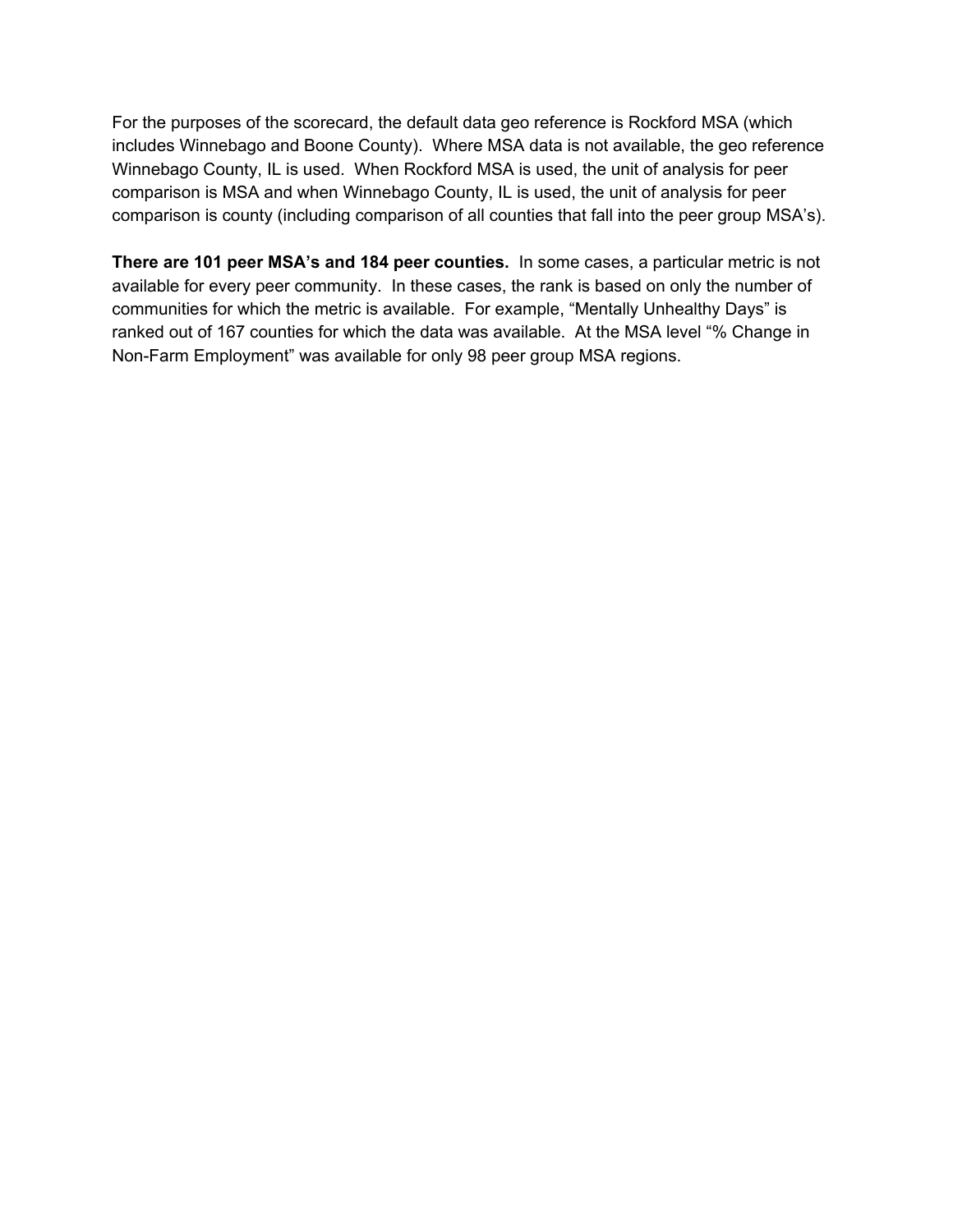## **Appendix A: Peer Group Communities**

Peer Group MSA's

| Geography                                           | <b>Total</b><br><b>Population</b> | <b>Share Employed in</b><br><b>Manufacturing</b> |
|-----------------------------------------------------|-----------------------------------|--------------------------------------------------|
| Albany, GA Metro Area                               | 154,830                           | 11.4%                                            |
| Albany, OR Metro Area                               | 119,862                           | 14.7%                                            |
| Anniston-Oxford-Jacksonville, AL Metro Area         | 115,883                           | 16.9%                                            |
| Appleton, WI Metro Area                             | 231,452                           | 24.0%                                            |
| Auburn-Opelika, AL Metro Area                       | 153,947                           | 12.4%                                            |
| Battle Creek, MI Metro Area                         | 134,691                           | 24.2%                                            |
| Bay City, MI Metro Area                             | 106,107                           | 15.7%                                            |
| Beaumont-Port Arthur, TX Metro Area                 | 406,506                           | 13.1%                                            |
| Blacksburg-Christiansburg-Radford, VA Metro<br>Area | 181,288                           | 13.2%                                            |
| Bowling Green, KY Metro Area                        | 166,401                           | 18.0%                                            |
| Burlington, NC Metro Area                           | 156,372                           | 15.9%                                            |
| Canton-Massillon, OH Metro Area                     | 402,870                           | 17.5%                                            |
| Cedar Rapids, IA Metro Area                         | 264,277                           | 16.9%                                            |
| Chambersburg-Waynesboro, PA Metro Area              | 152,707                           | 15.9%                                            |
| Clarksville, TN-KY Metro Area                       | 277,912                           | 13.8%                                            |
| Cleveland, TN Metro Area                            | 119,557                           | 19.1%                                            |
| Dalton, GA Metro Area                               | 143,011                           | 39.0%                                            |
| Davenport-Moline-Rock Island, IA-IL Metro<br>Area   | 383,304                           | 18.0%                                            |
| Decatur, AL Metro Area                              | 152,988                           | 21.0%                                            |
| Decatur, IL Metro Area                              | 108,404                           | 17.9%                                            |
| Eau Claire, WI Metro Area                           | 165,262                           | 14.6%                                            |
| Elizabethtown-Fort Knox, KY Metro Area              | 150,451                           | 13.6%                                            |
| Elkhart-Goshen, IN Metro Area                       | 201,640                           | 36.3%                                            |
| Erie, PA Metro Area                                 | 279,133                           | 17.6%                                            |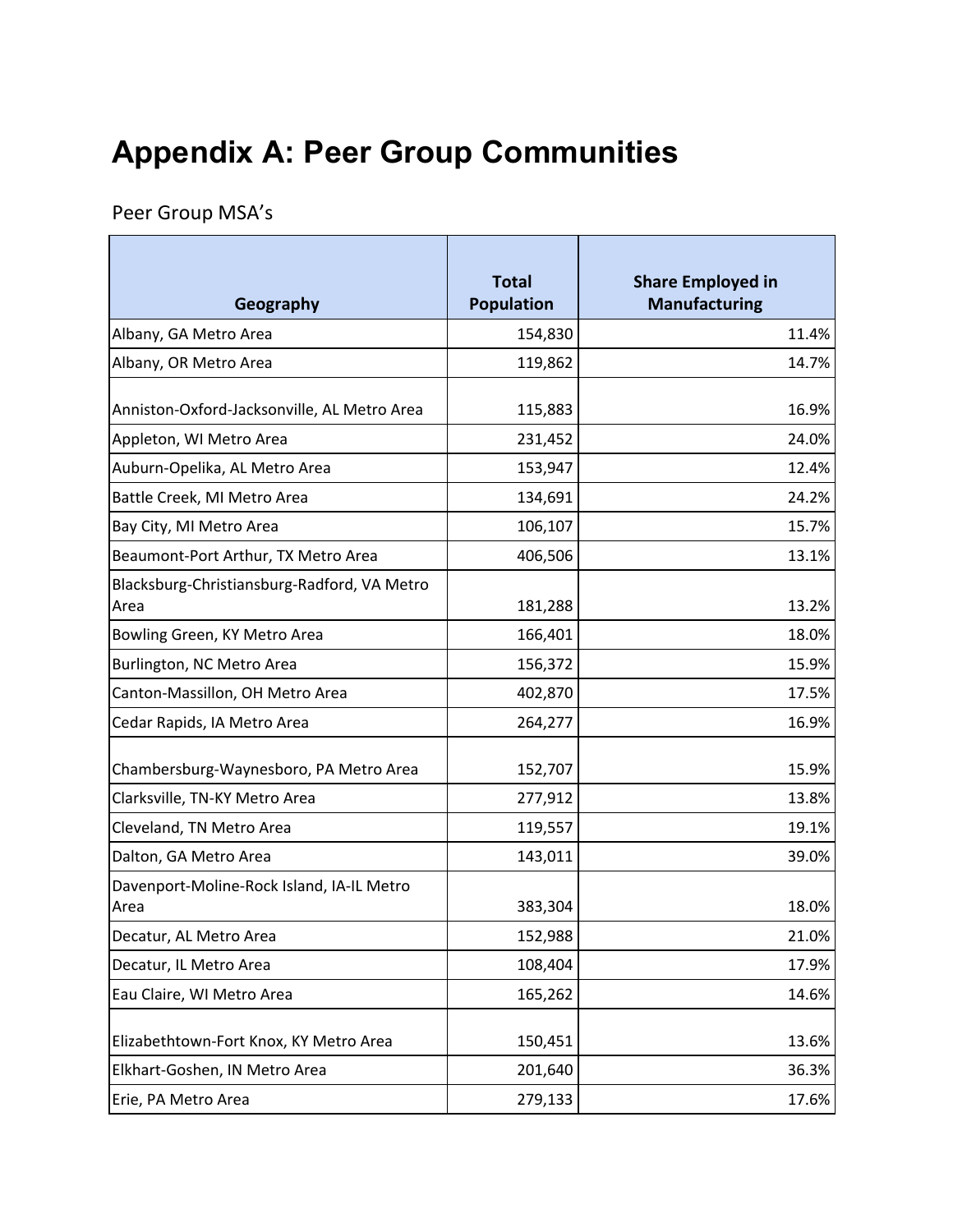| Evansville, IN-KY Metro Area                | 315,008 | 16.9% |
|---------------------------------------------|---------|-------|
| Flint, MI Metro Area                        | 413,090 | 16.1% |
| Florence-Muscle Shoals, AL Metro Area       | 147,018 | 15.4% |
| Florence, SC Metro Area                     | 206,264 | 14.5% |
| Fond du Lac, WI Metro Area                  | 101,968 | 23.5% |
| Fort Smith, AR-OK Metro Area                | 280,507 | 16.7% |
| Fort Wayne, IN Metro Area                   | 426,755 | 19.7% |
| Gadsden, AL Metro Area                      | 103,363 | 19.3% |
| Gainesville, GA Metro Area                  | 190,482 | 21.0% |
| Gettysburg, PA Metro Area                   | 101,759 | 17.6% |
| Goldsboro, NC Metro Area                    | 124,447 | 14.8% |
| Green Bay, WI Metro Area                    | 314,555 | 19.9% |
| Harrisonburg, VA Metro Area                 | 130,406 | 12.8% |
| Hickory-Lenoir-Morganton, NC Metro Area     | 363,377 | 24.9% |
| Huntsville, AL Metro Area                   | 440,230 | 12.4% |
| Jackson, MI Metro Area                      | 159,483 | 19.4% |
| Jackson, TN Metro Area                      | 130,041 | 13.7% |
| Janesville-Beloit, WI Metro Area            | 160,986 | 22.5% |
| Johnson City, TN Metro Area                 | 200,696 | 12.5% |
| Jonesboro, AR Metro Area                    | 127,015 | 14.6% |
| Joplin, MO Metro Area                       | 176,117 | 17.1% |
| Kalamazoo-Portage, MI Metro Area            | 333,821 | 17.7% |
| Kankakee, IL Metro Area                     | 111,493 | 14.7% |
| Kingsport-Bristol-Bristol, TN-VA Metro Area | 307,491 | 16.5% |
| La Crosse-Onalaska, WI-MN Metro Area        | 136,329 | 12.7% |
| Lafayette-West Lafayette, IN Metro Area     | 212,113 | 17.9% |
| Lebanon, PA Metro Area                      | 136,950 | 15.3% |
| Lewiston-Auburn, ME Metro Area              | 107,376 | 11.9% |
| Lexington-Fayette, KY Metro Area            | 495,193 | 11.9% |
| Lima, OH Metro Area                         | 104,664 | 21.4% |
| Logan, UT-ID Metro Area                     | 131,837 | 18.3% |
| Longview, TX Metro Area                     | 216,775 | 12.0% |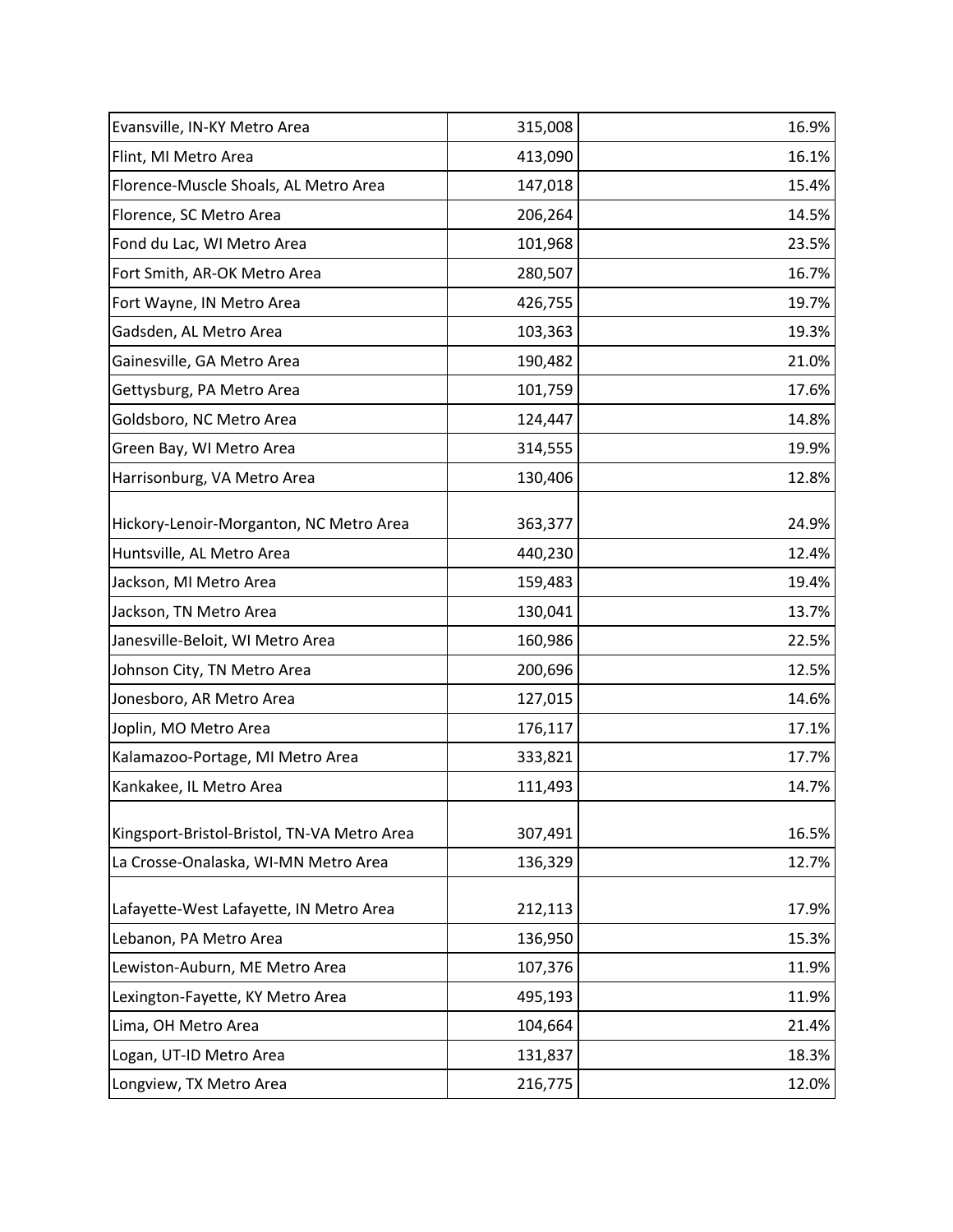| Longview, WA Metro Area                | 102,854 | 15.1% |
|----------------------------------------|---------|-------|
| Lynchburg, VA Metro Area               | 258,062 | 13.2% |
| Manchester-Nashua, NH Metro Area       | 404,948 | 14.0% |
| Mansfield, OH Metro Area               | 121,888 | 19.6% |
| Merced, CA Metro Area                  | 265,001 | 11.8% |
| Michigan City-La Porte, IN Metro Area  | 110,993 | 22.3% |
| Mobile, AL Metro Area                  | 414,291 | 12.3% |
| Monroe, MI Metro Area                  | 149,945 | 21.4% |
| Montgomery, AL Metro Area              | 373,963 | 12.4% |
| Morristown, TN Metro Area              | 116,054 | 21.2% |
| Mount Vernon-Anacortes, WA Metro Area  | 120,475 | 12.2% |
| Muncie, IN Metro Area                  | 116,463 | 11.7% |
| Muskegon, MI Metro Area                | 172,148 | 25.1% |
| Napa, CA Metro Area                    | 140,823 | 11.9% |
| New Bern, NC Metro Area                | 127,156 | 11.5% |
| Niles-Benton Harbor, MI Metro Area     | 155,134 | 19.8% |
| Norwich-New London, CT Metro Area      | 272,033 | 13.0% |
| Oshkosh-Neenah, WI Metro Area          | 169,487 | 24.6% |
| Owensboro, KY Metro Area               | 116,932 | 17.6% |
| Peoria, IL Metro Area                  | 379,241 | 16.6% |
| Racine, WI Metro Area                  | 194,873 | 22.5% |
| Reading, PA Metro Area                 | 414,097 | 18.8% |
| Rockford, IL Metro Area                | 342,552 | 22.3% |
| Rocky Mount, NC Metro Area             | 149,054 | 17.2% |
| Saginaw, MI Metro Area                 | 195,201 | 15.7% |
| Sheboygan, WI Metro Area               | 115,269 | 32.5% |
| Sherman-Denison, TX Metro Area         | 124,231 | 13.1% |
| Sioux City, IA-NE-SD Metro Area        | 168,746 | 19.3% |
| South Bend-Mishawaka, IN-MI Metro Area | 319,491 | 19.0% |
| Spartanburg, SC Metro Area             | 322,157 | 21.6% |
| Springfield, OH Metro Area             | 136,175 | 18.4% |
| St. Cloud, MN Metro Area               | 193,118 | 14.2% |
| St. Joseph, MO-KS Metro Area           | 127,261 | 17.8% |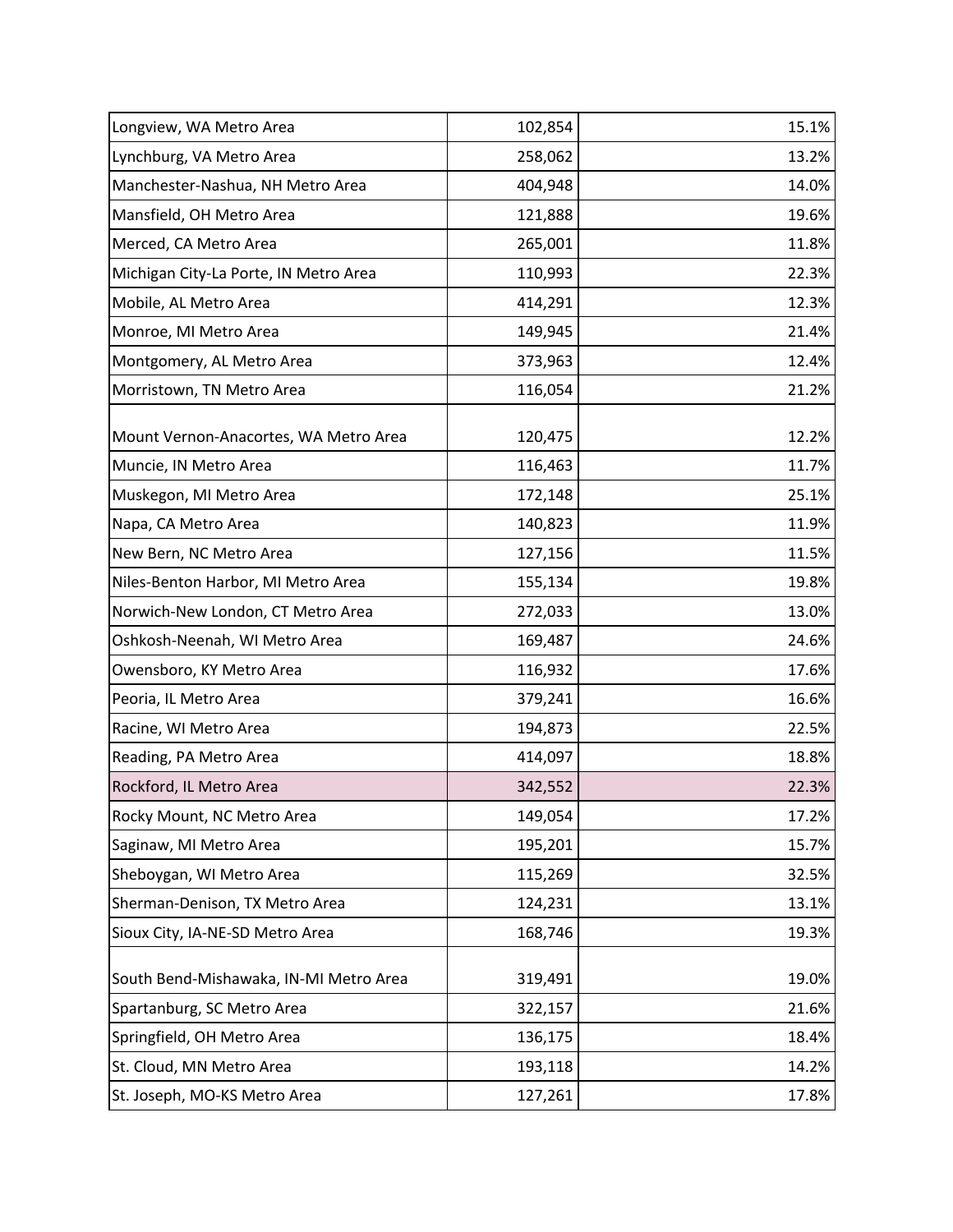| Staunton-Waynesboro, VA Metro Area     | 119,930 | 13.0% |
|----------------------------------------|---------|-------|
| Sumter, SC Metro Area                  | 107,682 | 18.4% |
| Terre Haute, IN Metro Area             | 171,445 | 17.2% |
| Texarkana, TX-AR Metro Area            | 149,765 | 11.7% |
| Tuscaloosa, AL Metro Area              | 237,672 | 14.7% |
| Vineland-Bridgeton, NJ Metro Area      | 155,744 | 12.2% |
| Waco, TX Metro Area                    | 260,659 | 11.4% |
| Waterloo-Cedar Falls, IA Metro Area    | 169,857 | 18.1% |
| Wausau, WI Metro Area                  | 135,367 | 20.5% |
|                                        |         |       |
| Weirton-Steubenville, WV-OH Metro Area | 121,104 | 12.2% |
| Williamsport, PA Metro Area            | 116,313 | 14.4% |
| York-Hanover, PA Metro Area            | 440,604 | 16.8% |

## Peer Group Counties

| <b>County</b>         | <b>State</b>    | <b>Associated MSA</b> |
|-----------------------|-----------------|-----------------------|
| <b>ADAMS</b>          | <b>INDIANA</b>  | FORT WAYNE, IN        |
| <b>ALCONA</b>         | <b>MICHIGAN</b> | <b>MICHIGAN</b>       |
| <b>ALEUTIANS EAST</b> | <b>ALASKA</b>   | <b>ALASKA</b>         |
| <b>ALEUTIANS WEST</b> | <b>ALASKA</b>   | <b>ALASKA</b>         |
| <b>ALGER</b>          | <b>MICHIGAN</b> | <b>MICHIGAN</b>       |
| <b>ALLEN</b>          | <b>INDIANA</b>  | FORT WAYNE, IN        |
| <b>ALLEN</b>          | <b>OHIO</b>     | LIMA, OH              |
| <b>ALPENA</b>         | <b>MICHIGAN</b> | <b>MICHIGAN</b>       |
| <b>AMHERST</b>        | <b>VIRGINIA</b> | LYNCHBURG, VA         |
| <b>ANDREW</b>         | <b>MISSOURI</b> | ST. JOSEPH, MO        |
| ANDROSCOGGIN          | <b>MAINE</b>    | LEWISTON-AUBURN, ME   |
| <b>ANGOON</b>         | <b>ALASKA</b>   | <b>ALASKA</b>         |
| <b>ANTRIM</b>         | <b>MICHIGAN</b> | <b>MICHIGAN</b>       |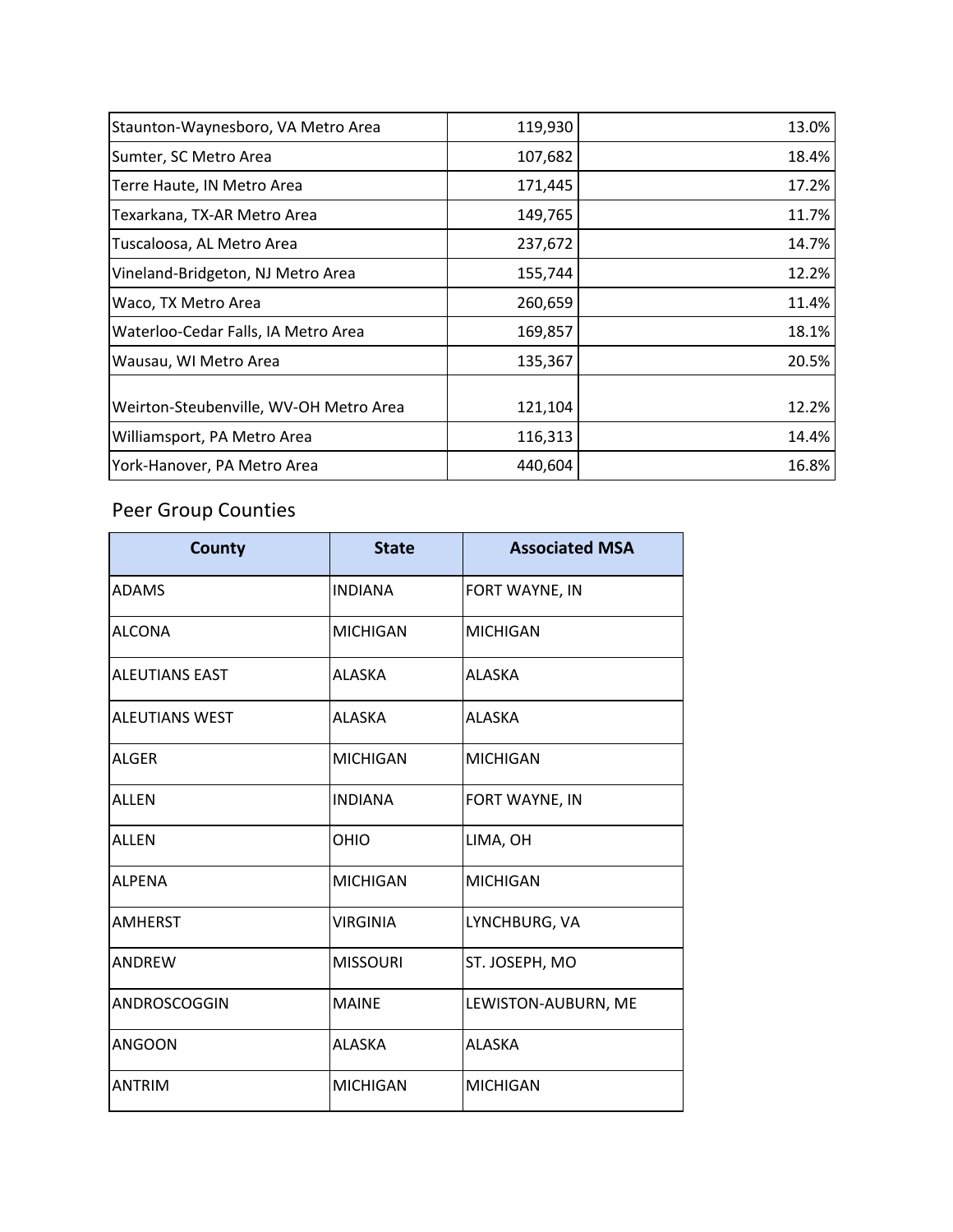| <b>ARENAC</b>              | <b>MICHIGAN</b>  | <b>MICHIGAN</b>          |
|----------------------------|------------------|--------------------------|
| <b>AUGLAIZE</b>            | OHIO             | LIMA, OH                 |
| <b>AUTAUGA</b>             | <b>ALABAMA</b>   | MONTGOMERY, AL           |
| <b>BALDWIN</b>             | <b>ALABAMA</b>   | MOBILE, AL               |
| <b>BARAGA</b>              | <b>MICHIGAN</b>  | <b>MICHIGAN</b>          |
| <b>BARROW-NORTH SLOPE</b>  | <b>ALASKA</b>    | <b>ALASKA</b>            |
| <b>BARRY</b>               | <b>MICHIGAN</b>  | <b>MICHIGAN</b>          |
| <b>BEDFORD</b>             | <b>VIRGINIA</b>  | LYNCHBURG, VA            |
| <b>BEDFORD CITY</b>        | <b>VIRGINIA</b>  | LYNCHBURG, VA            |
| <b>BENTON</b>              | <b>MINNESOTA</b> | ST. CLOUD, MN            |
| <b>BENZIE</b>              | <b>MICHIGAN</b>  | <b>MICHIGAN</b>          |
| <b>BERKS</b>               | PENNSYLVANIA     | READING, PA              |
| <b>BERRIEN</b>             | <b>MICHIGAN</b>  | <b>BENTON HARBOR, MI</b> |
| <b>BETHEL</b>              | <b>ALASKA</b>    | <b>ALASKA</b>            |
| <b>BLACK HAWK</b>          | <b>IOWA</b>      | WATERLOO-CEDAR FALLS, IA |
| <b>BOONE</b>               | <b>ILLINOIS</b>  | ROCKFORD, IL             |
| <b>BRANCH</b>              | <b>MICHIGAN</b>  | <b>MICHIGAN</b>          |
| <b>BRISTOL BAY BOROUGH</b> | ALASKA           | <b>ALASKA</b>            |
| <b>BROWN</b>               | <b>WISCONSIN</b> | <b>GREEN BAY, WI</b>     |
| <b>BUCHANAN</b>            | <b>MISSOURI</b>  | ST. JOSEPH, MO           |
| <b>CAMPBELL</b>            | <b>VIRGINIA</b>  | LYNCHBURG, VA            |
| CARROLL                    | OHIO             | CANTON-MASSILLON, OH     |
| CASS                       | <b>MICHIGAN</b>  | <b>MICHIGAN</b>          |
| <b>CHARLEVOIX</b>          | <b>MICHIGAN</b>  | <b>MICHIGAN</b>          |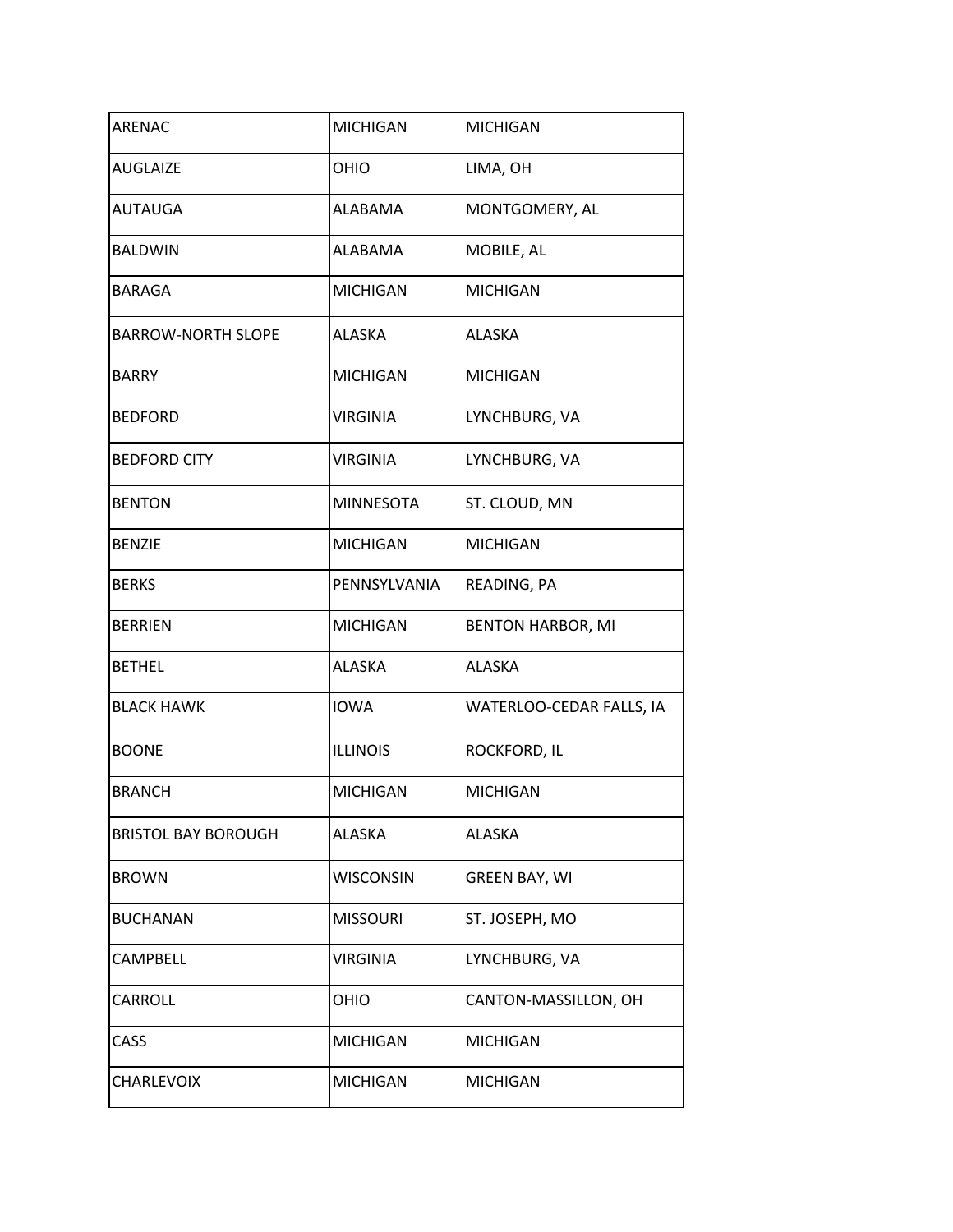| <b>CHEBOYGAN</b>  | <b>MICHIGAN</b>                 | <b>MICHIGAN</b>    |
|-------------------|---------------------------------|--------------------|
|                   |                                 |                    |
| <b>CHESTER</b>    | TENNESSEE                       | JACKSON, TN        |
| <b>CHIPPEWA</b>   | <b>MICHIGAN</b>                 | <b>MICHIGAN</b>    |
| <b>CHIPPEWA</b>   | <b>WISCONSIN</b>                | EAU CLAIRE, WI     |
| <b>CLARE</b>      | <b>MICHIGAN</b>                 | <b>MICHIGAN</b>    |
| <b>CLAY</b>       | <b>INDIANA</b>                  | TERRE HAUTE, IN    |
| <b>CLINTON</b>    | <b>INDIANA</b>                  | LAFAYETTE, IN      |
| CORDOVA-MCCARTHY  | <b>ALASKA</b>                   | <b>ALASKA</b>      |
| <b>CRAIGHEAD</b>  | ARKANSAS                        | JONESBORO, AR      |
| <b>CRAWFORD</b>   | <b>ARKANSAS</b>                 | FORT SMITH, AR-OK  |
| <b>CRAWFORD</b>   | <b>MICHIGAN</b>                 | <b>MICHIGAN</b>    |
| <b>CRAWFORD</b>   | OHIO                            | MANSFIELD, OH      |
| <b>DAKOTA</b>     | <b>NORTH DAKOTA</b>             | SIOUX CITY, IA-NE  |
| <b>DAVIESS</b>    | <b>KENTUCKY</b>                 | OWENSBORO, KY      |
| DE KALB           | <b>INDIANA</b>                  | FORT WAYNE, IN     |
| DELAWARE          | <b>INDIANA</b>                  | MUNCIE, IN         |
| <b>DELTA</b>      | <b>MICHIGAN</b>                 | <b>MICHIGAN</b>    |
| <b>DENALI</b>     | <b>ALASKA</b>                   | <b>ALASKA</b>      |
| <b>DICKINSON</b>  | <b>MICHIGAN</b>                 | <b>MICHIGAN</b>    |
| <b>DILLINGHAM</b> | ALASKA                          | <b>ALASKA</b>      |
| <b>DOUGHERTY</b>  | <b>GEORGIA</b>                  | ALBANY, GA         |
| <b>EAU CLAIRE</b> | <b>WISCONSIN</b>                | EAU CLAIRE, WI     |
| EDGECOMBE         | <b>NORTH</b><br><b>CAROLINA</b> | ROCKY MOUNT, NC    |
| <b>ELKHART</b>    | <b>INDIANA</b>                  | ELKHART-GOSHEN, IN |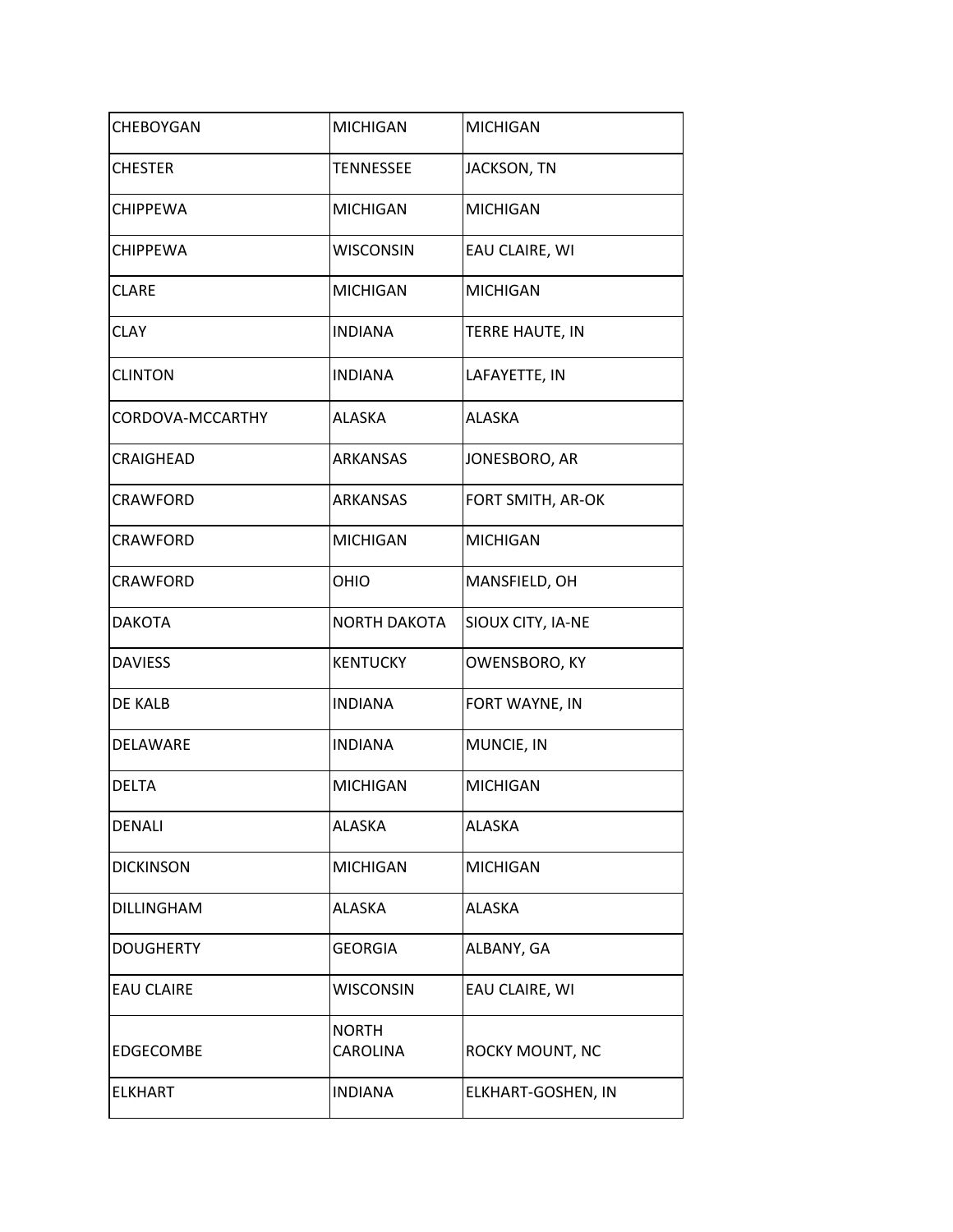| <b>ELMORE</b>               | <b>ALABAMA</b>              | MONTGOMERY, AL              |
|-----------------------------|-----------------------------|-----------------------------|
| <b>EMMET</b>                | <b>MICHIGAN</b>             | <b>MICHIGAN</b>             |
| ERIE                        | PENNSYLVANIA                | ERIE, PA                    |
| <b>ETOWAH</b>               | ALABAMA                     | GADSDEN, AL                 |
| <b>FAIRBANKS NORTH STAR</b> | <b>ALASKA</b>               | <b>ALASKA</b>               |
| <b>FLORENCE</b>             | SOUTH CAROLINA FLORENCE, SC |                             |
| <b>GENESEE</b>              | <b>MICHIGAN</b>             | FLINT, MI                   |
| <b>GLADWIN</b>              | <b>MICHIGAN</b>             | <b>MICHIGAN</b>             |
| <b>GOGEBIC</b>              | <b>MICHIGAN</b>             | <b>MICHIGAN</b>             |
| <b>GRAND TRAVERSE</b>       | <b>MICHIGAN</b>             | <b>MICHIGAN</b>             |
| <b>GRATIOT</b>              | <b>MICHIGAN</b>             | <b>MICHIGAN</b>             |
| <b>GRAYSON</b>              | <b>TEXAS</b>                | SHERMAN-DENISON, TX         |
| <b>HAINES</b>               | <b>ALASKA</b>               | <b>ALASKA</b>               |
| <b>HARDIN</b>               | <b>TEXAS</b>                | BEAUMONT-PORT ARTHUR,<br>ТX |
| <b>HILLSDALE</b>            | <b>MICHIGAN</b>             | <b>MICHIGAN</b>             |
| <b>HOUGHTON</b>             | <b>MICHIGAN</b>             | <b>MICHIGAN</b>             |
| <b>HUNTINGTON</b>           | <b>INDIANA</b>              | FORT WAYNE, IN              |
| <b>HURON</b>                | <b>MICHIGAN</b>             | <b>MICHIGAN</b>             |
| <b>IONIA</b>                | <b>MICHIGAN</b>             | <b>MICHIGAN</b>             |
| <b>IOSCO</b>                | <b>MICHIGAN</b>             | <b>MICHIGAN</b>             |
| <b>IRON</b>                 | <b>MICHIGAN</b>             | <b>MICHIGAN</b>             |
| <b>ISABELLA</b>             | <b>MICHIGAN</b>             | <b>MICHIGAN</b>             |
| <b>JACKSON</b>              | <b>MICHIGAN</b>             | JACKSON, MI                 |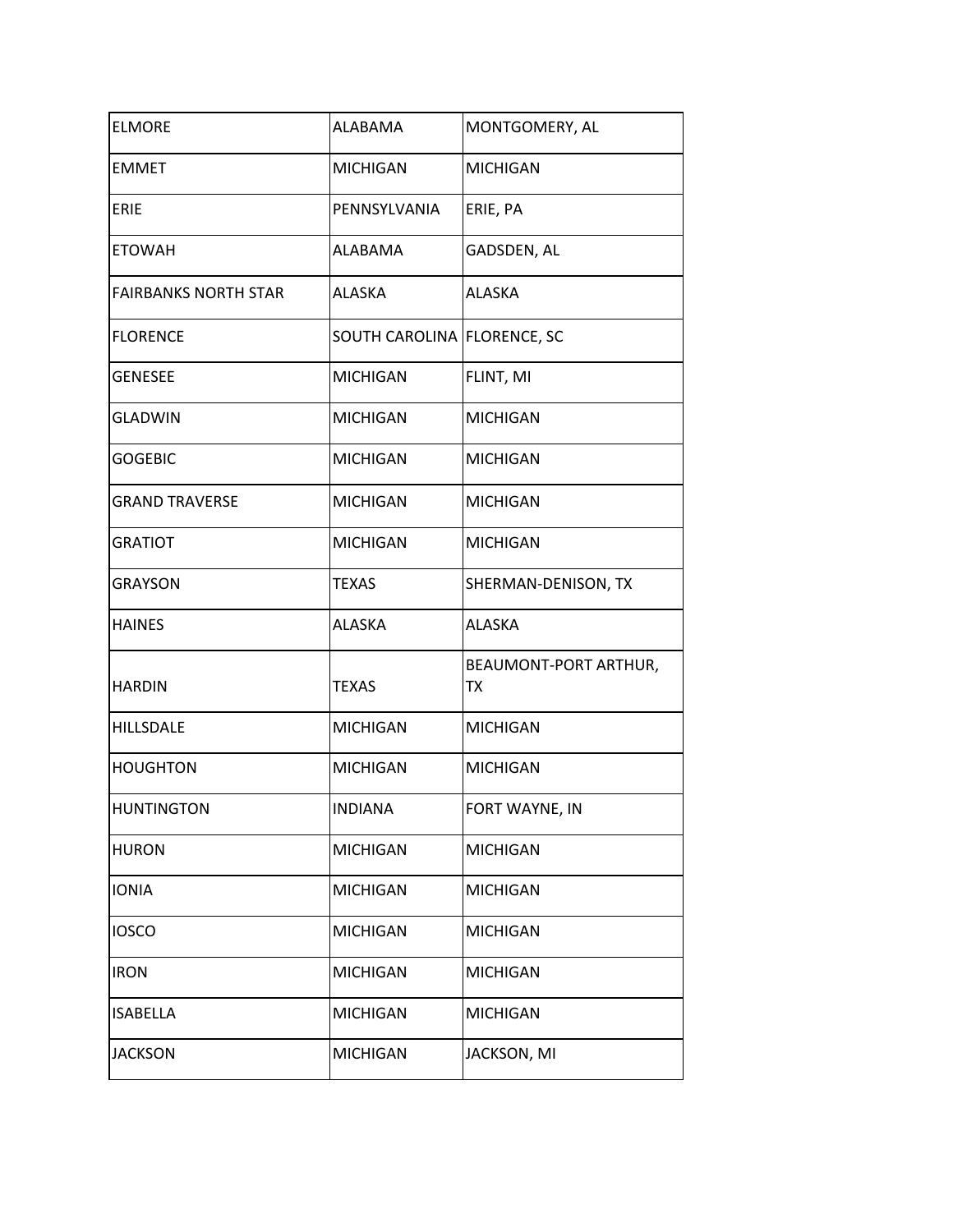| <b>JASPER</b>            | <b>MISSOURI</b> | JOPLIN, MO                  |
|--------------------------|-----------------|-----------------------------|
| <b>JEFFERSON</b>         | <b>TEXAS</b>    | BEAUMONT-PORT ARTHUR,<br>ТX |
| JUNEAU                   | ALASKA          | <b>ALASKA</b>               |
| <b>KALKASKA</b>          | <b>MICHIGAN</b> | <b>MICHIGAN</b>             |
| <b>KANKAKEE</b>          | <b>ILLINOIS</b> | KANKAKEE, IL                |
| <b>KENAI PENINSULA</b>   | <b>ALASKA</b>   | <b>ALASKA</b>               |
| <b>KENAI-COOK INLET</b>  | <b>ALASKA</b>   | <b>ALASKA</b>               |
| <b>KETCHIKAN GATEWAY</b> | <b>ALASKA</b>   | <b>ALASKA</b>               |
| <b>KEWEENAW</b>          | <b>MICHIGAN</b> | <b>MICHIGAN</b>             |
| <b>KOBUK</b>             | <b>ALASKA</b>   | <b>ALASKA</b>               |
| KODIAK ISLAND BOROUGH    | <b>ALASKA</b>   | <b>ALASKA</b>               |
| <b>KSUKOKWIN</b>         | <b>ALASKA</b>   | <b>ALASKA</b>               |
| LAKE                     | <b>MICHIGAN</b> | <b>MICHIGAN</b>             |
| LAKE AND PENINSULA       | <b>ALASKA</b>   | <b>ALASKA</b>               |
| <b>LAWRENCE</b>          | ALABAMA         | DECATUR, AL                 |
| LEE                      | ALABAMA         | AUBURN-OPELIKA, AL          |
| <b>LEE</b>               | <b>GEORGIA</b>  | ALBANY, GA                  |
| LEELANAU                 | <b>MICHIGAN</b> | <b>MICHIGAN</b>             |
| <b>LIMESTONE</b>         | ALABAMA         | HUNTSVILLE, AL              |
| <b>LINN</b>              | <b>IOWA</b>     | CEDAR RAPIDS, IA            |
| <b>LUCE</b>              | <b>MICHIGAN</b> | <b>MICHIGAN</b>             |
| <b>LYCOMING</b>          | PENNSYLVANIA    | WILLIAMSPORT, PA            |
| LYNCHBURG CITY           | <b>VIRGINIA</b> | LYNCHBURG, VA               |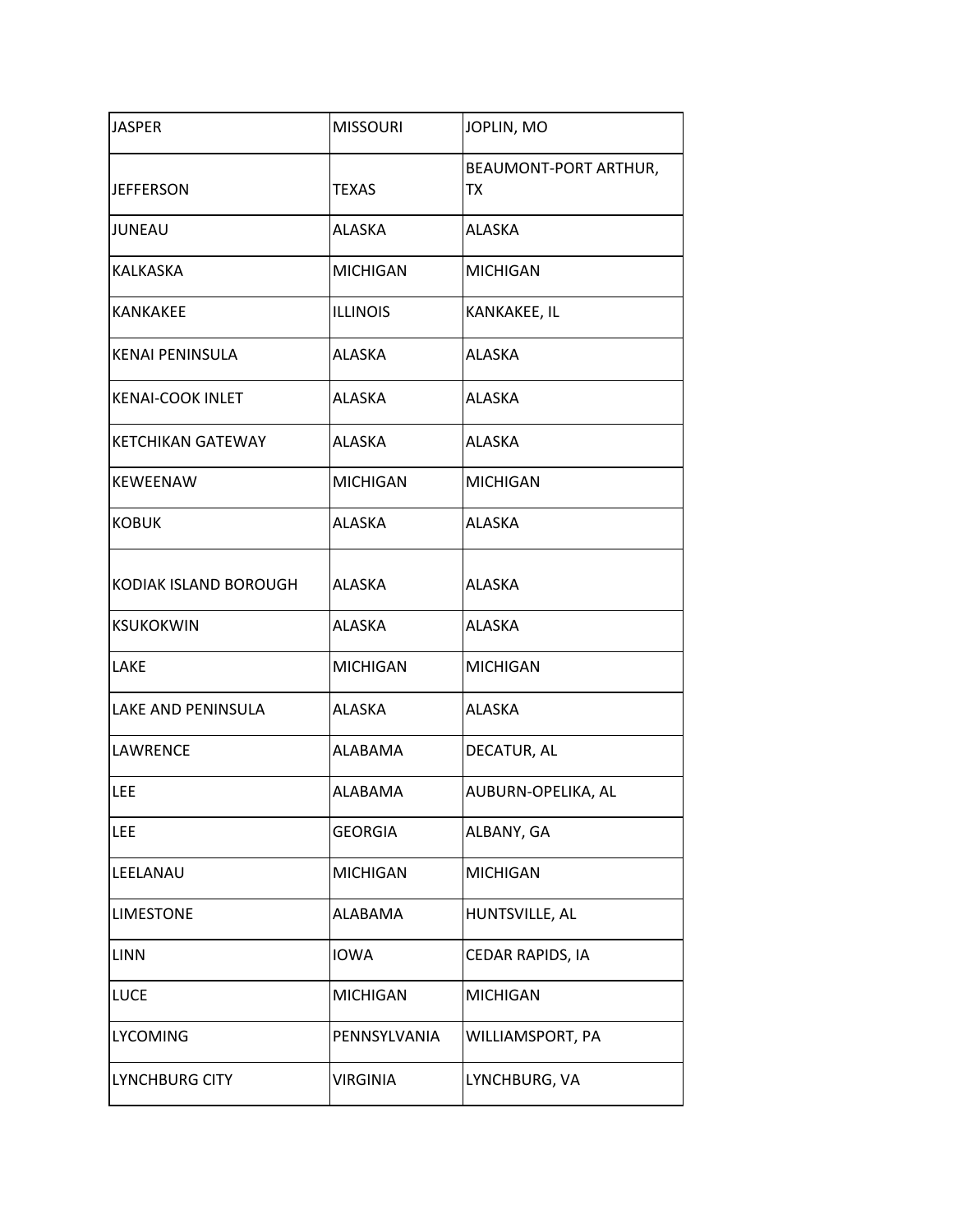| <b>MACKINAC</b>    | <b>MICHIGAN</b>          | <b>MICHIGAN</b> |
|--------------------|--------------------------|-----------------|
| <b>MACON</b>       | <b>ILLINOIS</b>          | DECATUR, IL     |
| <b>MADISON</b>     | ALABAMA                  | HUNTSVILLE, AL  |
| <b>MADISON</b>     | TENNESSEE                | JACKSON, TN     |
| <b>MANISTEE</b>    | <b>MICHIGAN</b>          | <b>MICHIGAN</b> |
| <b>MARATHON</b>    | <b>WISCONSIN</b>         | WAUSAU, WI      |
| <b>MARQUETTE</b>   | <b>MICHIGAN</b>          | <b>MICHIGAN</b> |
| <b>MASON</b>       | <b>MICHIGAN</b>          | <b>MICHIGAN</b> |
| MATANUSKA-SUSITNA  | <b>ALASKA</b>            | <b>ALASKA</b>   |
| <b>MC LENNAN</b>   | TEXAS                    | WACO, TX        |
| <b>MECOSTA</b>     | <b>MICHIGAN</b>          | <b>MICHIGAN</b> |
| <b>MENOMINEE</b>   | <b>MICHIGAN</b>          | <b>MICHIGAN</b> |
| <b>MERCED</b>      | <b>CALIFORNIA</b>        | MERCED, CA      |
| <b>MISSAUKEE</b>   | <b>MICHIGAN</b>          | <b>MICHIGAN</b> |
| <b>MOBILE</b>      | ALABAMA                  | MOBILE, AL      |
| <b>MONTCALM</b>    | <b>MICHIGAN</b>          | <b>MICHIGAN</b> |
| <b>MONTGOMERY</b>  | <b>ALABAMA</b>           | MONTGOMERY, AL  |
| <b>MONTMORENCY</b> | <b>MICHIGAN</b>          | <b>MICHIGAN</b> |
| <b>MORGAN</b>      | ALABAMA                  | DECATUR, AL     |
| <b>NASH</b>        | <b>NORTH</b><br>CAROLINA | ROCKY MOUNT, NC |
| <b>NEWAYGO</b>     | <b>MICHIGAN</b>          | <b>MICHIGAN</b> |
| <b>NEWTON</b>      | <b>MISSOURI</b>          | JOPLIN, MO      |
| <b>NOME</b>        | ALASKA                   | <b>ALASKA</b>   |
|                    |                          |                 |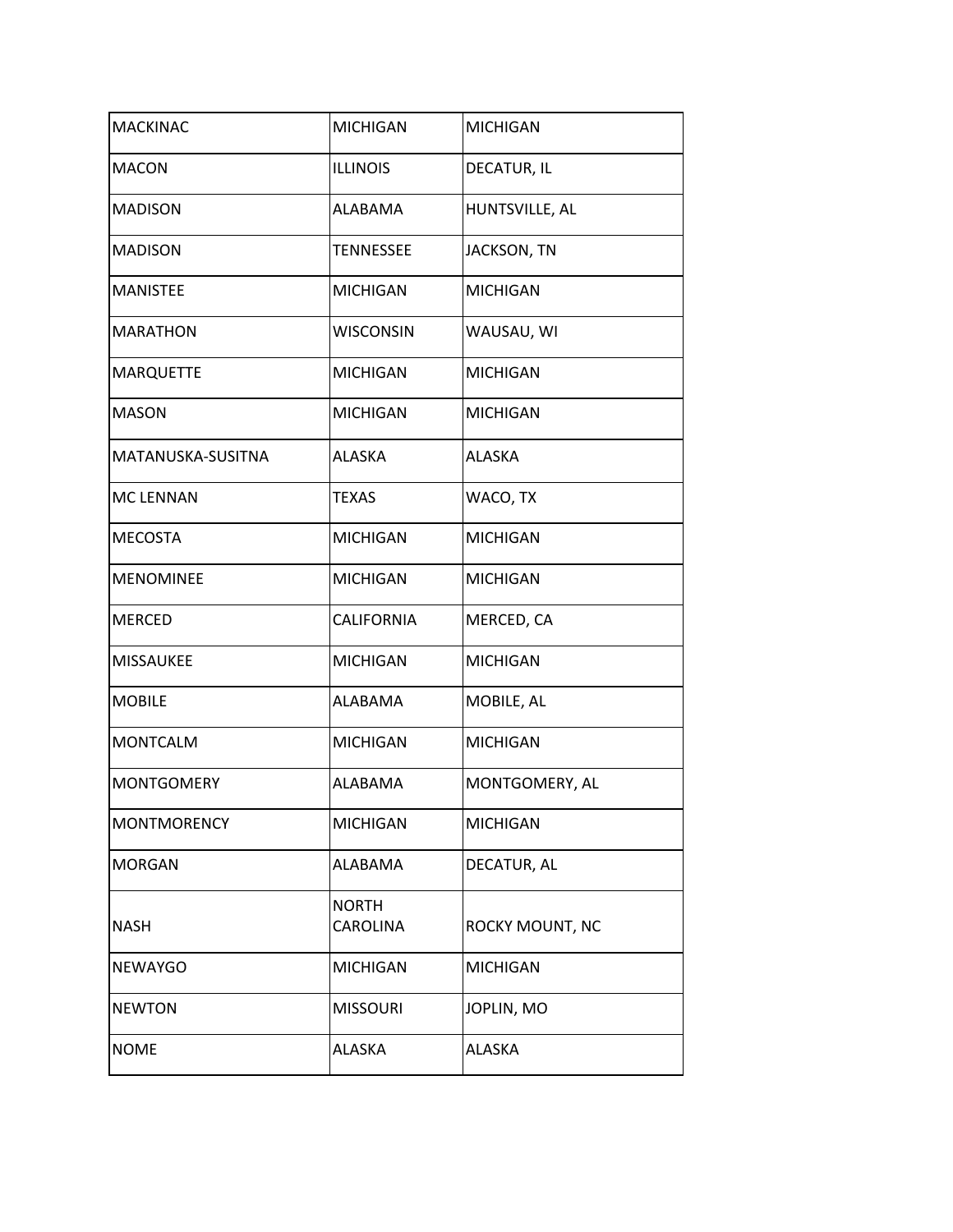| <b>NORTH SLOPE BOROUH</b>      | <b>ALASKA</b>    | <b>ALASKA</b>                      |
|--------------------------------|------------------|------------------------------------|
| NORTHWEST ARTIC BOROUGH ALASKA |                  | ALASKA                             |
| <b>OCEANA</b>                  | <b>MICHIGAN</b>  | <b>MICHIGAN</b>                    |
| <b>OGEMAW</b>                  | <b>MICHIGAN</b>  | <b>MICHIGAN</b>                    |
| OGLE                           | <b>ILLINOIS</b>  | <b>ROCKFORD, IL</b>                |
| <b>ONTONAGON</b>               | <b>MICHIGAN</b>  | <b>MICHIGAN</b>                    |
| ORANGE                         | <b>TEXAS</b>     | BEAUMONT-PORT ARTHUR,<br><b>TX</b> |
| OSCEOLA                        | <b>MICHIGAN</b>  | <b>MICHIGAN</b>                    |
| <b>OSCODA</b>                  | <b>MICHIGAN</b>  | <b>MICHIGAN</b>                    |
| <b>OTSEGO</b>                  | <b>MICHIGAN</b>  | <b>MICHIGAN</b>                    |
| <b>OUTER KETCHIKAN</b>         | <b>ALASKA</b>    | <b>ALASKA</b>                      |
| <b>PR.OF WALES</b>             | ALASKA           | ALASKA                             |
| PR.OF<br>WALES-OUT.KETCHIKAN   | <b>ALASKA</b>    | <b>ALASKA</b>                      |
| PRESQUE ISLE                   | <b>MICHIGAN</b>  | <b>MICHIGAN</b>                    |
| <b>RACINE</b>                  | <b>WISCONSIN</b> | RACINE, WI                         |
| <b>RICHLAND</b>                | OHIO             | MANSFIELD, OH                      |
| <b>ROCK</b>                    | <b>WISCONSIN</b> | JANESVILLE-BELOIT, WI              |
| <b>ROSCOMMON</b>               | <b>MICHIGAN</b>  | <b>MICHIGAN</b>                    |
| SANILAC                        | <b>MICHIGAN</b>  | <b>MICHIGAN</b>                    |
| <b>SCHOOLCRAFT</b>             | <b>MICHIGAN</b>  | <b>MICHIGAN</b>                    |
| SEBASTIAN                      | ARKANSAS         | FORT SMITH, AR-OK                  |
| SEQUOYAH                       | <b>OKLAHOMA</b>  | FORT SMITH, AR-OK                  |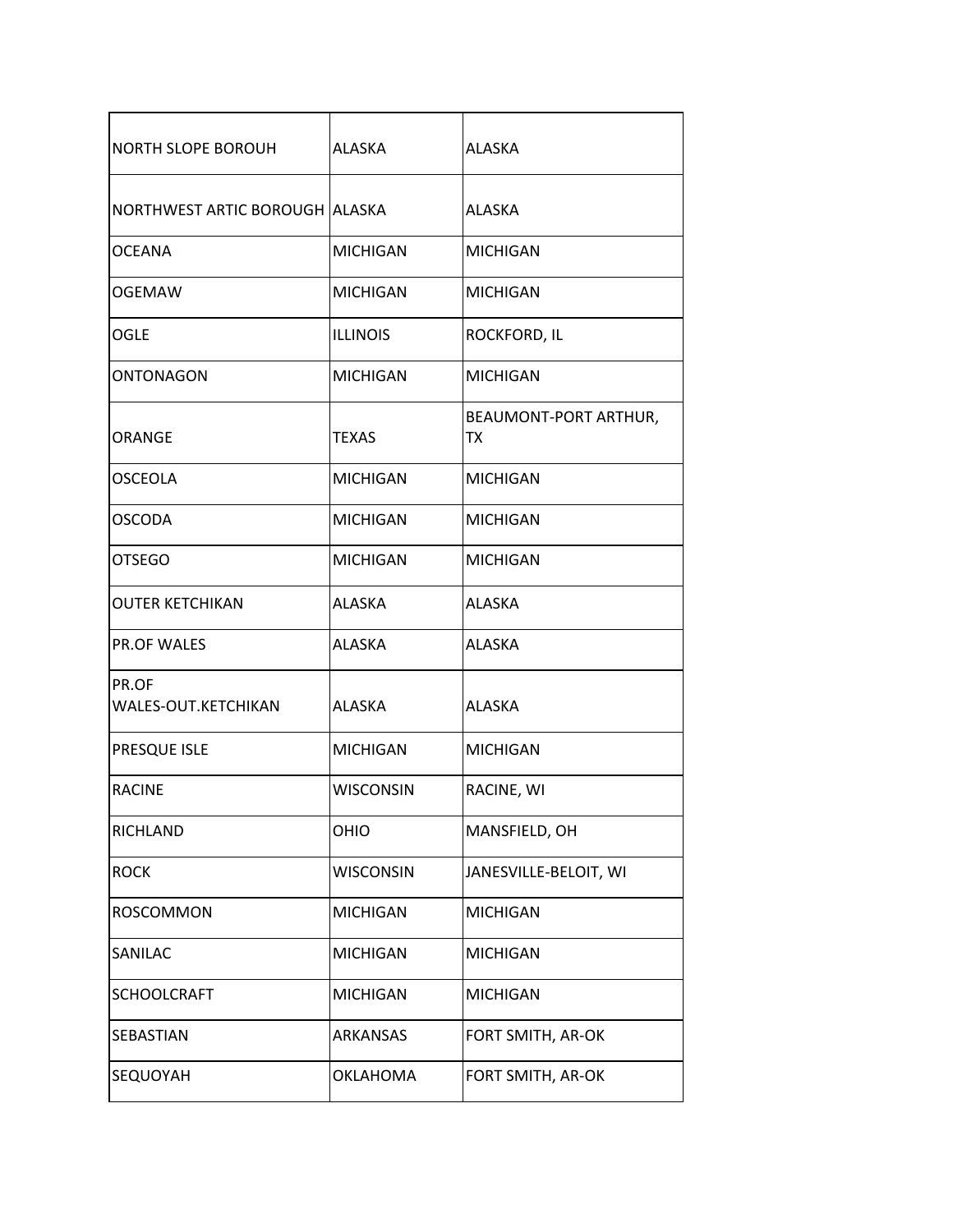| SEWARD                         | <b>ALASKA</b>             | <b>ALASKA</b>        |
|--------------------------------|---------------------------|----------------------|
| SHEBOYGAN                      | <b>WISCONSIN</b>          | SHEBOYGAN, WI        |
| SHIAWASSEE                     | <b>MICHIGAN</b>           | <b>MICHIGAN</b>      |
| <b>SITKA BOROUGH</b>           | ALASKA                    | <b>ALASKA</b>        |
| SKAGWAY-HOONAH-ANGOON   ALASKA |                           | <b>ALASKA</b>        |
| SKAGWAY-YAKUTAT                | <b>ALASKA</b>             | <b>ALASKA</b>        |
| SKAGWAY-YAKUTAT-ANGOON ALASKA  |                           | <b>ALASKA</b>        |
| SOUTHEAST FAIRBANKS            | <b>ALASKA</b>             | <b>ALASKA</b>        |
| ST. JOSEPH                     | <b>MICHIGAN</b>           | <b>MICHIGAN</b>      |
| <b>STARK</b>                   | OHIO                      | CANTON-MASSILLON, OH |
| <b>STATEWIDE</b>               | ALASKA                    | <b>ALASKA</b>        |
| <b>STATEWIDE</b>               | <b>MICHIGAN</b>           | <b>MICHIGAN</b>      |
| <b>STEARNS</b>                 | <b>MINNESOTA</b>          | ST. CLOUD, MN        |
| <b>SUMTER</b>                  | SOUTH CAROLINA SUMTER, SC |                      |
| <b>TIPPECANOE</b>              | <b>INDIANA</b>            | LAFAYETTE, IN        |
| <b>TUSCALOOSA</b>              | ALABAMA                   | TUSCALOOSA, AL       |
| <b>TUSCOLA</b>                 | <b>MICHIGAN</b>           | <b>MICHIGAN</b>      |
| <b>UPPER YUKON</b>             | ALASKA                    | <b>ALASKA</b>        |
| VALDEZ-CHITNA-WHITTIER         | <b>ALASKA</b>             | <b>ALASKA</b>        |
| VALDEZ-CORDOVA                 | ALASKA                    | <b>ALASKA</b>        |
| <b>VERMILLION</b>              | <b>INDIANA</b>            | TERRE HAUTE, IN      |
| <b>VIGO</b>                    | <b>INDIANA</b>            | TERRE HAUTE, IN      |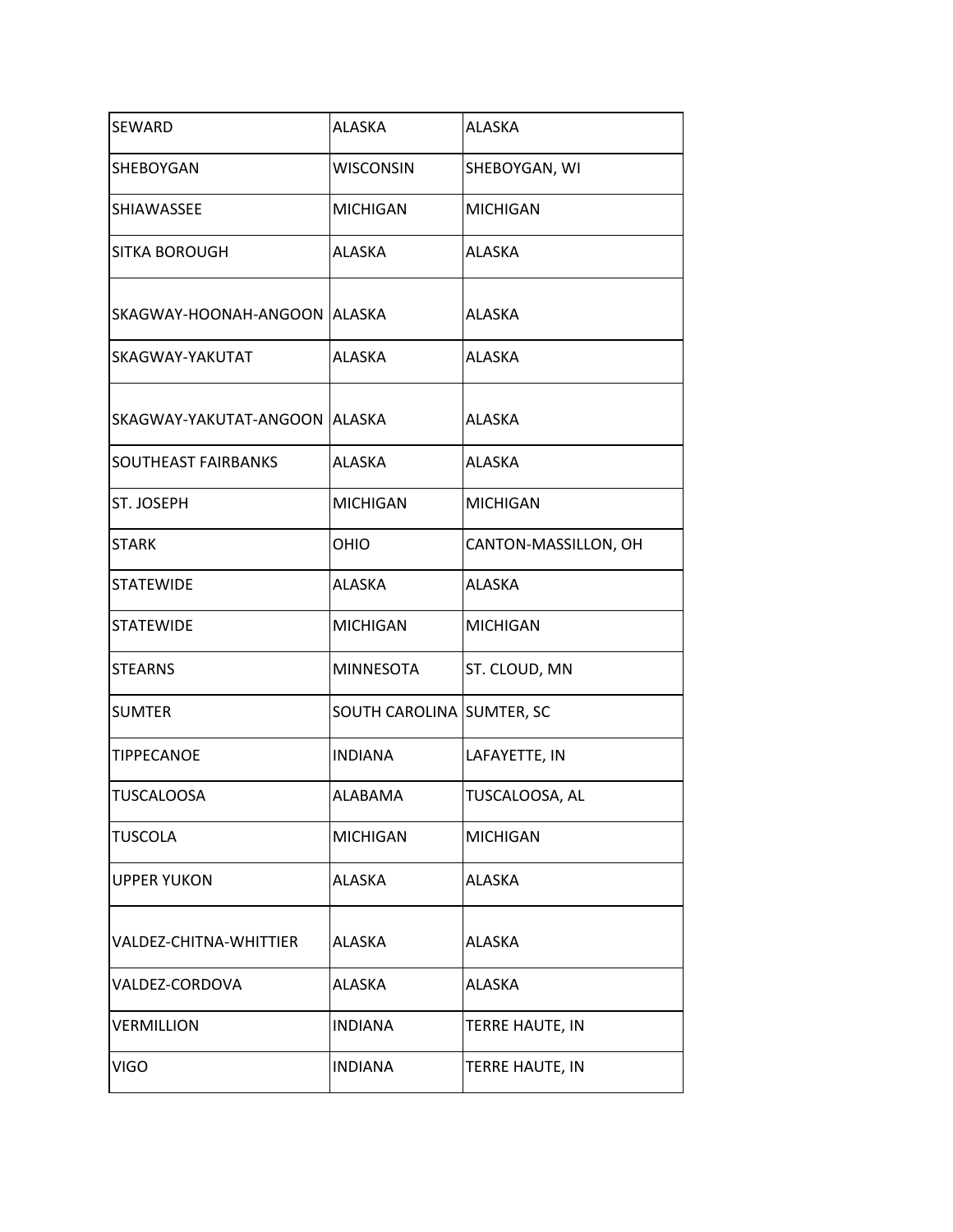| <b>WADE HAMPTON</b> | ALASKA          | <b>ALASKA</b>       |
|---------------------|-----------------|---------------------|
|                     | <b>NORTH</b>    |                     |
| <b>WAYNE</b>        | <b>CAROLINA</b> | GOLDSBORO, NC       |
| <b>WELLS</b>        | <b>INDIANA</b>  | FORT WAYNE, IN      |
| <b>WEXFORD</b>      | <b>MICHIGAN</b> | <b>MICHIGAN</b>     |
| <b>WHITLEY</b>      | <b>INDIANA</b>  | FORT WAYNE, IN      |
| <b>WINNEBAGO</b>    | <b>ILLINOIS</b> | <b>ROCKFORD, IL</b> |
| <b>WOODBURY</b>     | <b>IOWA</b>     | SIOUX CITY, IA-NE   |
| WRANGELL-PETERSBURG | ALASKA          | ALASKA              |
| YAKUTAT BOROUGH     | ALASKA          | <b>ALASKA</b>       |
| YUKON-KOYUKUK       | <b>ALASKA</b>   | ALASKA              |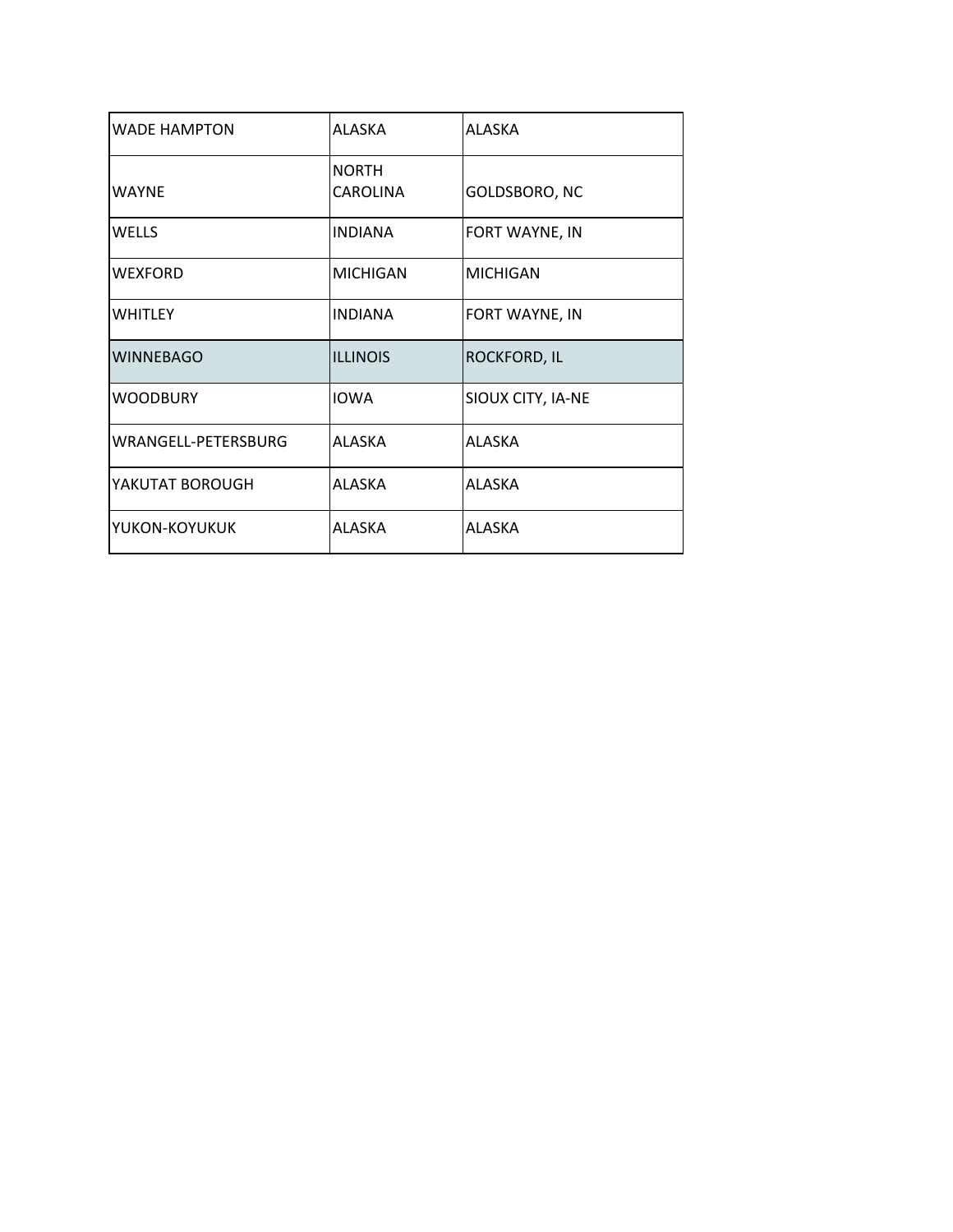## **Appendix B: Measurement Sources**

Measurement and sources that meet Quality Standards for Indicator **Scorecard** 

Name of measurement

*Informs us of ..* **Related:** *Shared Value, Spokes, Strategies, Projects x* **Source**: Provider, dataset, the context, where

% Civilian Population 18+ Veterans

*Informs us of the percent of the civilian population 18 years and older who are military veterans; a higher percentage improves diversity* **Related**: Diversity Theme **Source**: American Community Survey

#### % Foreign Born Population Share

*Informs us of the population share that have migrated to the United States; a higher percentage improves diversity* **Related**: Diversity Theme **Source**: American Community Survey

#### % Hispanic or Latino (of any race)

*Informs us of population share that identify as Hispanic or Latino; a higher percentage improves diversity* **Related**: Diversity Theme **Source**: American Community Survey

#### Gender Difference (Calculation)

*Informs us of the difference of our region from peer communities combining absolute difference of our percentage from the average percentage of peer communities in population share of male and female; a lower difference improves diversity*

**Related**: Diversity Theme

**Source**: American Community Survey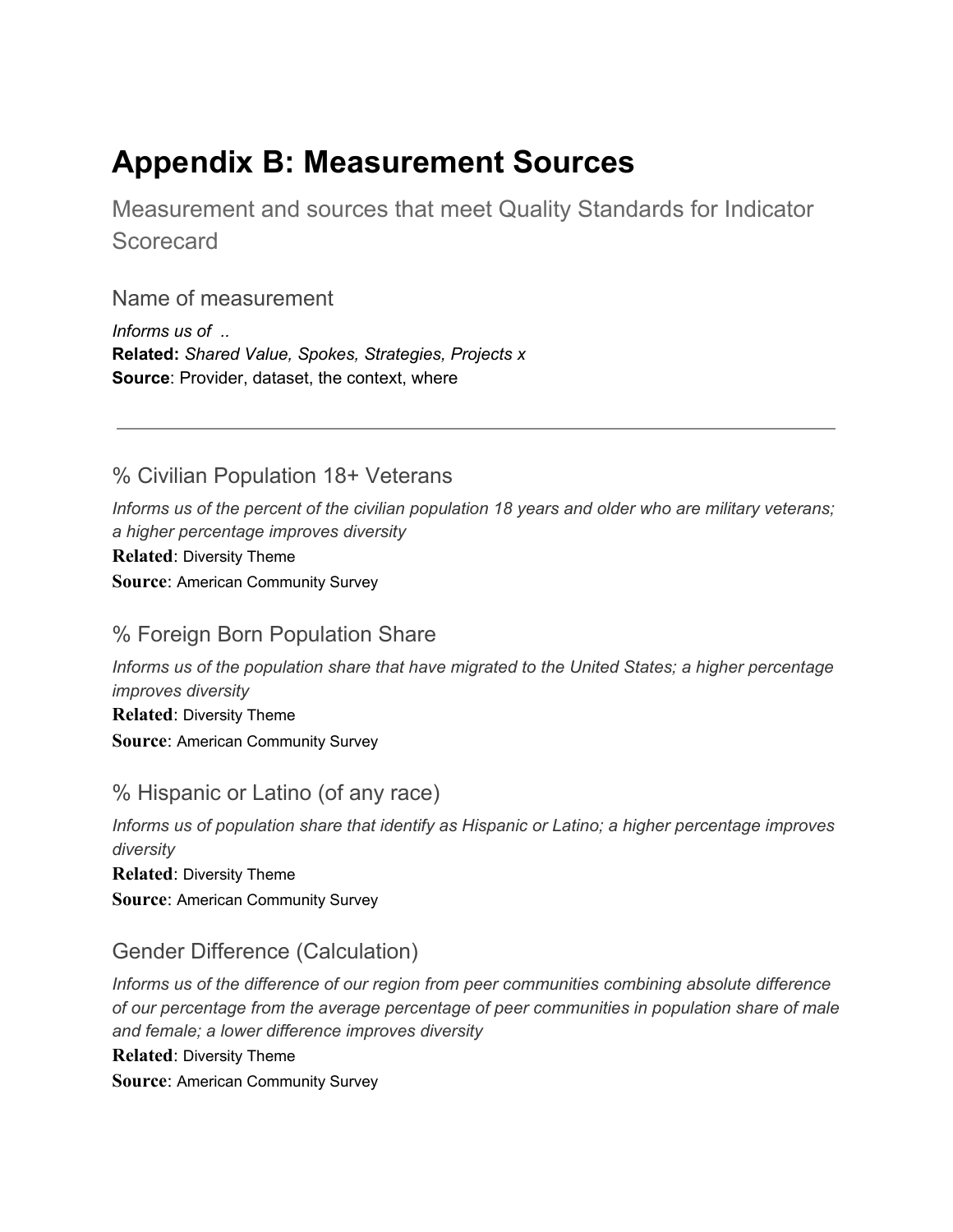#### Race Difference (Calculation)

*Informs us of the difference of our region from peer communities combining absolute difference of our percentage from the average percentage of peer communities in population share of White, Black, American Indian Alaska Native, Asian, and some other race (one race); a lower difference improves diversity*

**Related**: Diversity Theme

**Source**: American Community Survey

#### % 16+ Employed in Educational-Health Services

*Informs us the percentage of workers above age 16 who are employed in Educational-Health services; a higher percentage improves the economy* **Related**: Economy Theme **Source**: American Community Survey

#### % 16+ Employed in Manufacturing

*Informs us the percentage of workers above age 16 who are employed in manufacturing; a higher percentage improves the economy* **Related**: Economy Theme **Source**: American Community Survey

### % Poverty Rate (% people)

*Informs us of the percentage of people whose income in the past 12 months is below the poverty level; a lower percentage improves the economy* **Related**: Economy Theme **Source**: American Community Survey

#### % Worked full-time below poverty

*Informs us of the percentage of workers working full-time, year-round in the past 12 months whose income is below the poverty level; a lower percentage improves the economy* **Related**: Economy Theme **Source**: American Community Survey

#### % Worked part-time below poverty

*Informs us of the percentage of workers working part-time, year-round in the last 12 months whose income is below the poverty level; a lower percentage improves the economy* **Related**: Economy Theme **Source**: American Community Survey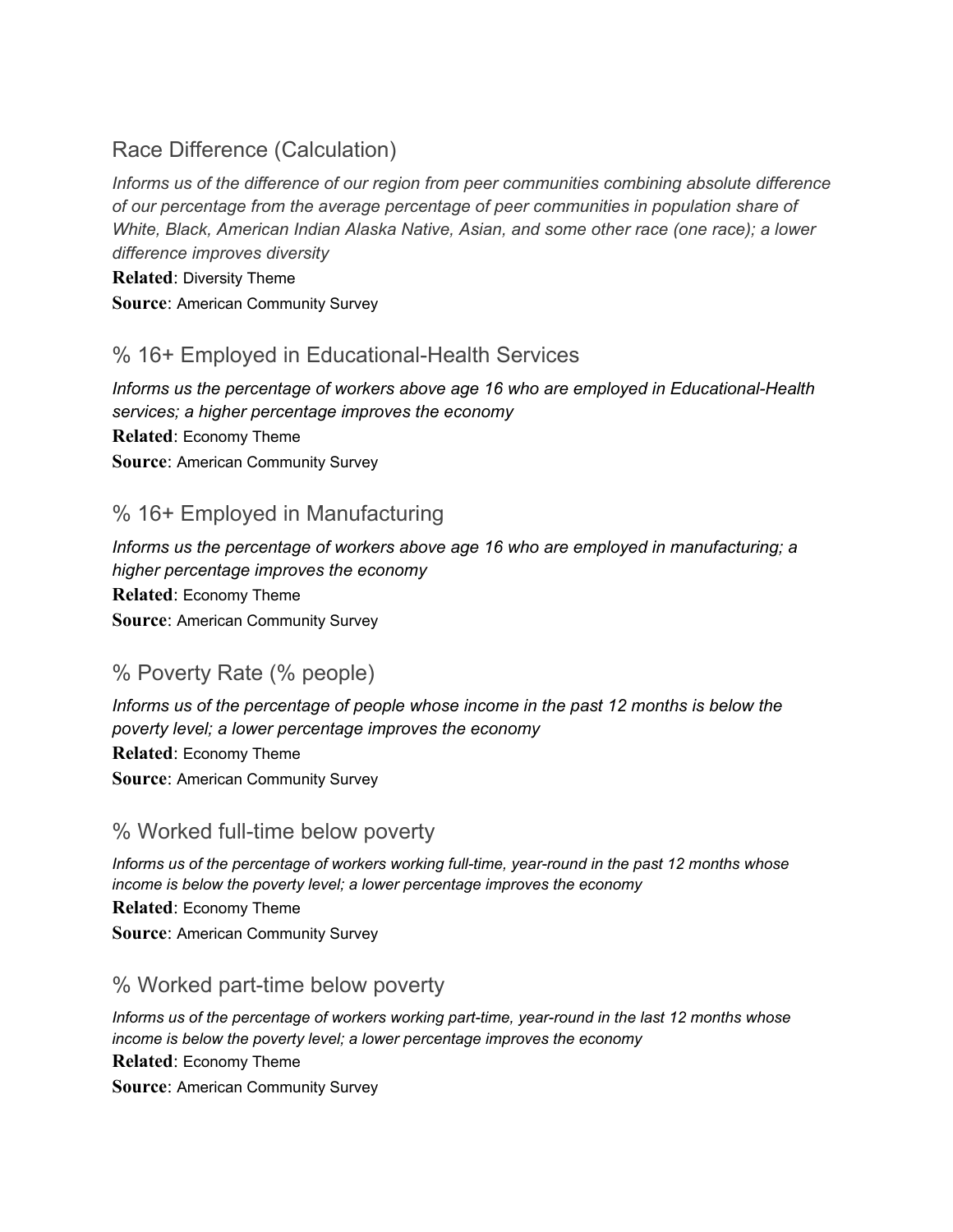#### \$ Median Household Income

*Informs us of the median average income for households; a higher dollar amount improves the economy* **Related**: Economy Theme **Source**: American Community Survey

### \$ Per Capita Real GDP (chained 2009 dollars)

Informs us of the average (mean) gross domestic product for all people per person using the value of a *dollar from 2009; a higher dollar amount improves the economy* **Related**: Economy Theme **Source**: Bureau of Economic Analysis

#### # Jobs

*Informs us of the number of jobs in the region; a higher number improves employment* **Related**: Employment Theme **Source**: American Community Survey

#### % Employed in Poverty

*Informs us of the percentage of people who are employed whose income is below the poverty level; a lower percentage improves employment* **Related**: Employment Theme **Source**: American Community Survey

#### % In Poverty BA+

Informs us of the percentage of people with a bachelor's degree whose income is below poverty; a lower *percentage improves employment* **Related**: Employment Theme **Source**: American Community Survey

#### % In Poverty HS Grad

*Informs us of the percentage of people who have graduated high school (including equivalency) whose income is below poverty; a lower percentage improves employment* **Related**: Employment Theme **Source**: American Community Survey

#### % In Poverty Less than HS Grad

*Informs us of the percentage of people who have not graduated high school or equivalency whose income is below poverty; a lower percentage improves employment*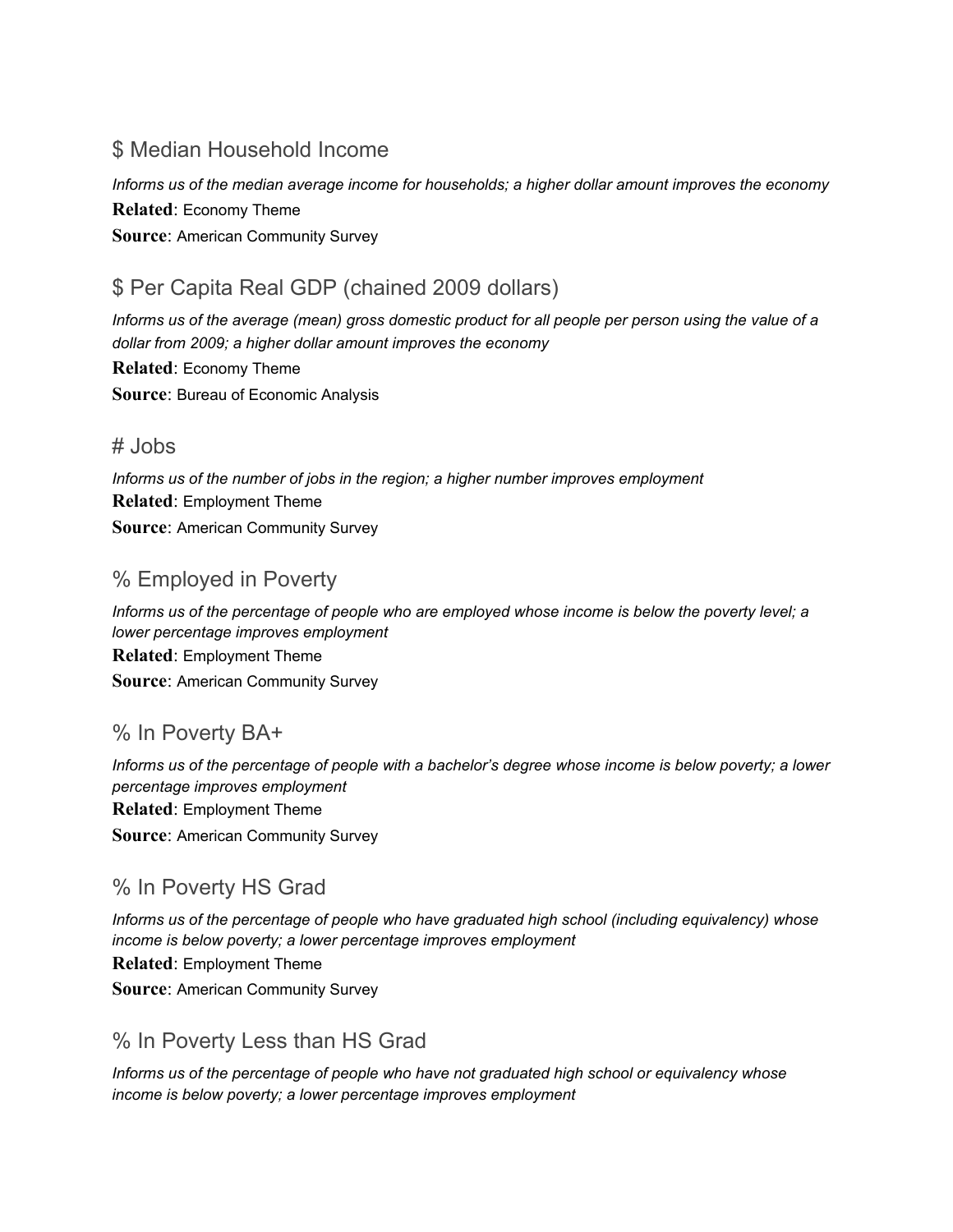**Related**: Employment Theme **Source**: American Community Survey

#### % In Poverty Some College

*Informs us of the percentage of people who have completed some college (includes an associate degree) but have not completed a bachelor's degree whose income is below poverty; a lower percentage improves employment* **Related**: Employment Theme **Source**: American Community Survey

#### % Unemployed in Poverty

*Informs us the percentage of people who are unemployed whose income is below poverty; a lower percentage improves employment* **Related**: Employment Theme **Source**: American Community Survey

#### % Unemployment Rate

*Informs us of the percentage of people who have completed some college (includes an associate degree) but have not completed a bachelor's degree whose income is below poverty; a lower percentage improves employment* **Related**: Employment Theme **Source**: Bureau of Labor Statistics

#### % Population Employed in Labor Force

Informs us of the percentage of all people who are employed in the labor force; a higher percentage *improves employment* **Related**: Employment Theme **Source**: American Community Survey

#### # Average Daily PM2.5

Informs us of the average daily density of fine particulate matter in micrograms per cubic meter (PM2.5); a *lower number improves environment* **Related**: Environment Theme **Source**: County Health Rankings

#### # Food Environment Index

Informs us of an index of factors that contribute to a healthy food environment, 0 (worst) to 10 (best); a *higher number improves environment* **Related**: Environment Theme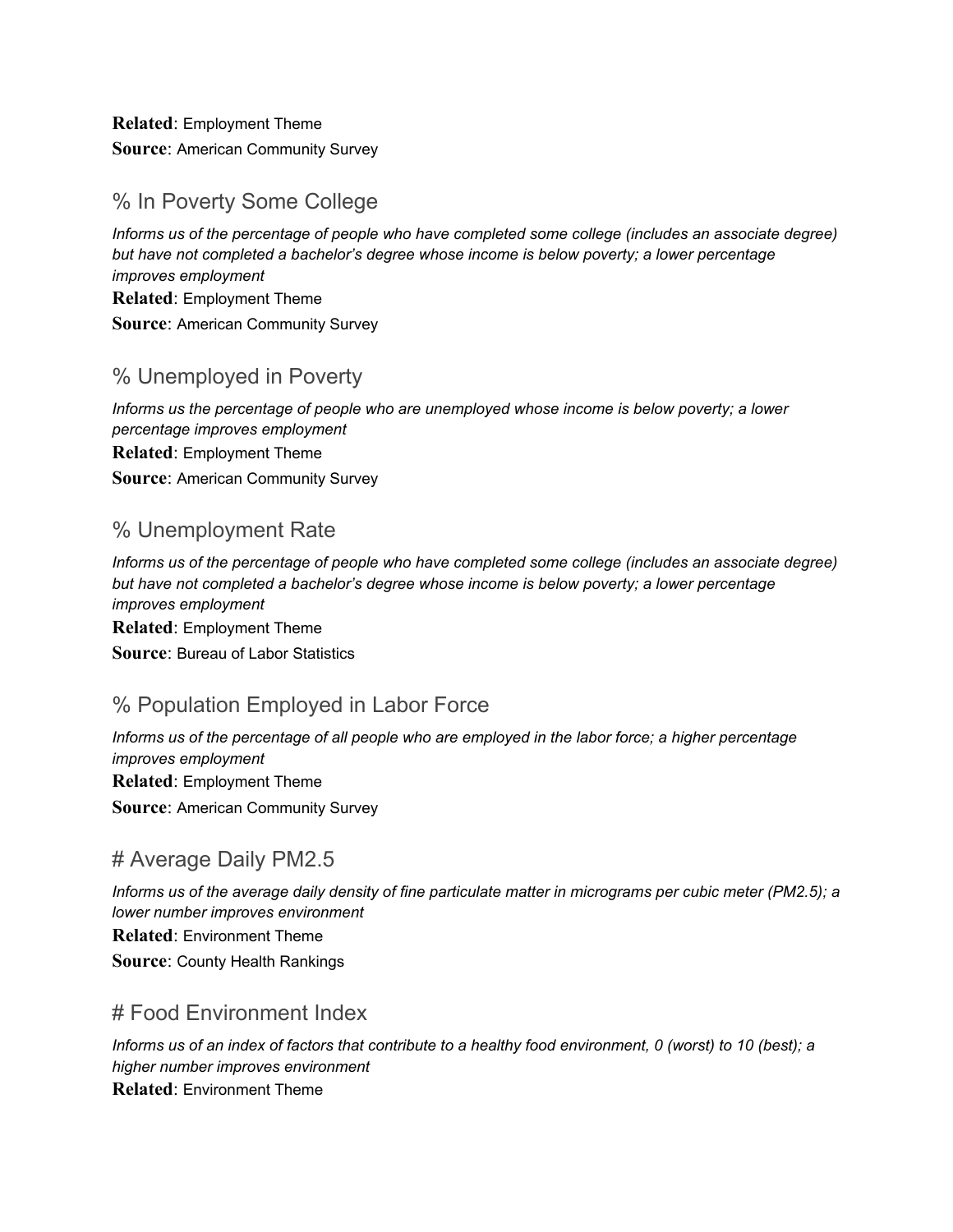#### **Source**: County Health Rankings

#### # Annual Greenhouse Gases per Household

*Informs us of …* **Related**: Environment Theme **Source**: (H+T®) [Affordability](https://htaindex.cnt.org/) Index, CNT

#### # Annual Greenhouse Gases per Acre

*Informs us of how many tons of greenhouse gas emissions generated divided by the number of households in the region* **Related**: Environment Theme **Source**: (H+T®) [Affordability](https://htaindex.cnt.org/) Index, CNT

#### % Asian BA+

Informs us of the percentage of people who identify as Asian who have attained a bachelor's degree or higher; a higher percentage improves equity **Related**: Equity Theme **Source**: American Community Survey

#### % Asian Below Poverty

Informs us of the percentage of people who identify as Asian whose income is below poverty; a lower percentage improves equity **Related**: Equity Theme **Source**: American Community Survey

#### % Asian HS or Higher

Informs us of the percentage of people who identify as Asian who have a high school degree (or equivalency) or higher; a higher percentage improves equity **Related**: Equity Theme **Source**: American Community Survey

#### % Black BA+

Informs us of the percentage of people who identify as black who have attained a bachelor's degree or higher; a higher percentage improves equity **Related**: Equity Theme **Source**: American Community Survey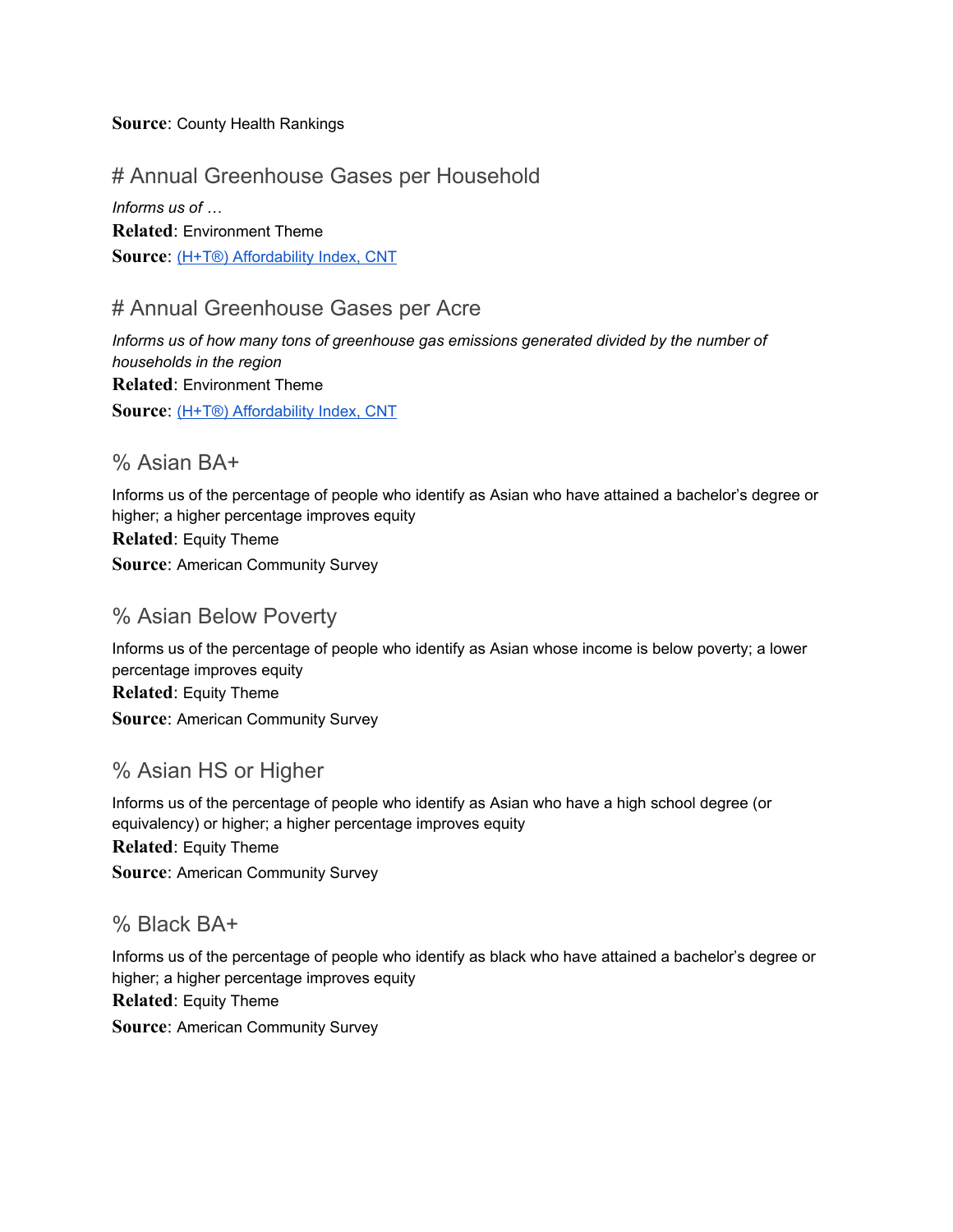#### % Black Below Poverty

Informs us of the percentage of people who identify as black whose income is below poverty; a lower percentage improves equity **Related**: Equity Theme **Source**: American Community Survey

#### % Black HS or Higher

Informs us of the percentage of people who identify as black who have a high school degree (or equivalency) or higher; a higher percentage improves equity **Related**: Equity Theme **Source**: American Community Survey

#### % Female Below Poverty

Informs us of the percentage of people who identify as female whose income is below poverty; a lower percentage increased equity **Related**: Equity Theme **Source**: American Community Survey

#### % Hispanic BA+

Informs us of the percentage of people who identify as Hispanic who have attained a bachelor's degree or higher; a higher percentage improves equity **Related**: Equity Theme **Source**: American Community Survey

#### % Hispanic Below Poverty

Informs us of the percentage of people who identify as Hispanic whose income is below poverty; a lower percentage improves equity **Related**: Equity Theme **Source**: American Community Survey

#### % Hispanic HS or Higher

Informs us of the percentage of people who identify as Hispanic who have a high school degree (or equivalency) or higher; a higher percentage improves equity **Related**: Equity Theme **Source**: American Community Survey

#### % Male Below Poverty

*Informs us of the percentage of people who identify as male whose income is below poverty; a lower*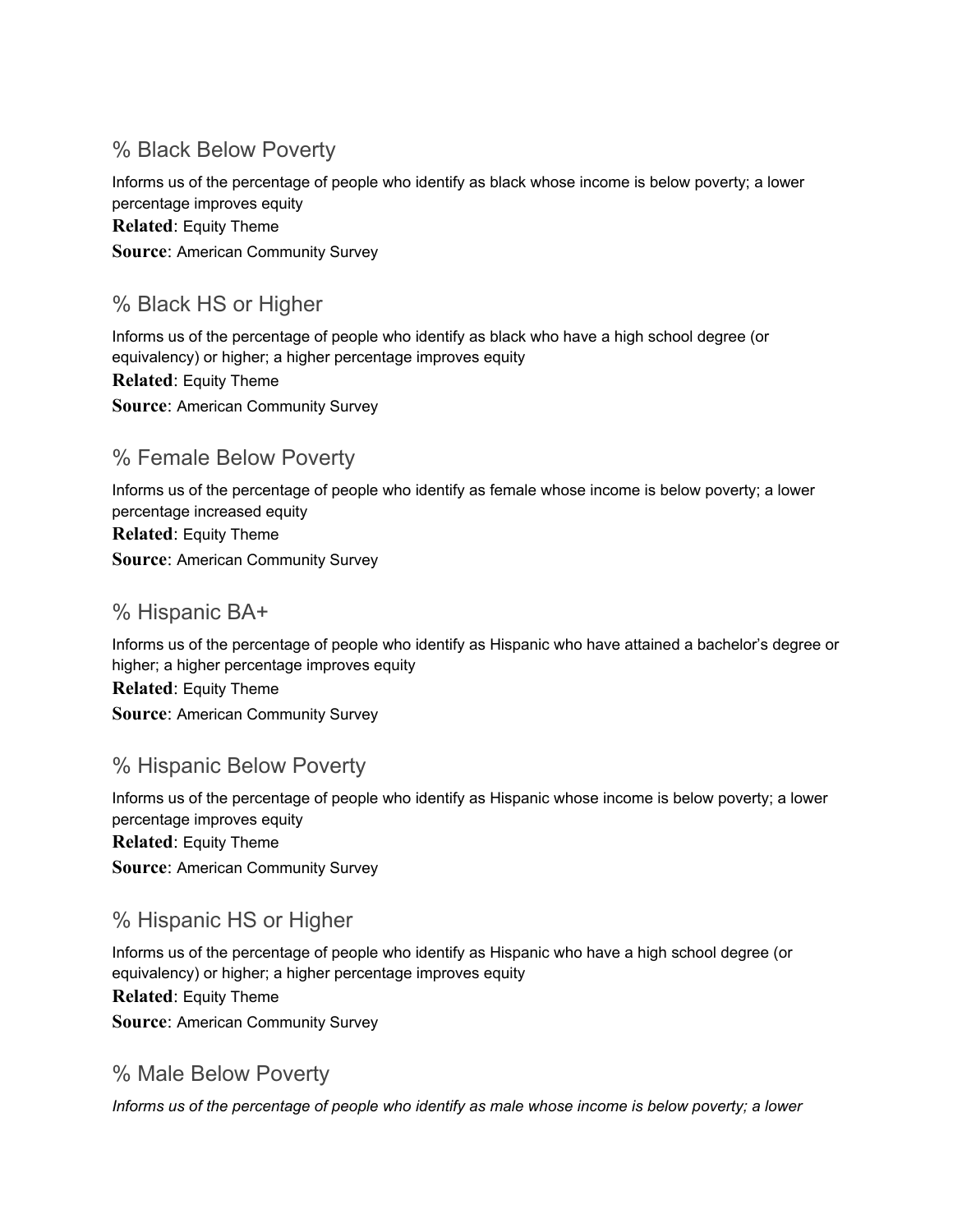*percentage increased equity* **Related**: Equity Theme **Source**: American Community Survey

#### % Other Race (one) BA+

*Informs us of the percentage of people who identify as one race other than white, black, Asian, or native-American/Alaskan native who have attained a bachelor's degree or higher; a higher percentage improves equity* **Related**: Equity Theme

**Source**: American Community Survey

#### % Other Race (one) HS or Higher

*Informs us of the percentage of people who identify as one race other than white, black, Asian, or native-American/Alaskan native who have a high school degree (or equivalency) or higher; a higher percentage improves equity* **Related**: Equity Theme

**Source**: American Community Survey

#### % Poverty 18 to 64

Informs us of the percentage of people 18 and 64 years old whose income is below poverty; a lower *percentage improves equity* **Related**: Equity Theme **Source**: American Community Survey

#### % Poverty 65 and over

Informs us of the percentage of people 65 years old and over whose income is below poverty; a lower percentage improves equity **Related**: Equity Theme **Source**: American Community Survey

#### % Poverty Under 18 Years

Informs us of the percentage of people 18 years old and younger whose income is below poverty; a lower percentage improves equity **Related**: Equity Theme **Source**: American Community Survey

#### % White BA+

Informs us of the percentage of people who identify as white who have attained a bachelor's degree or *higher; a higher percentage improves equity*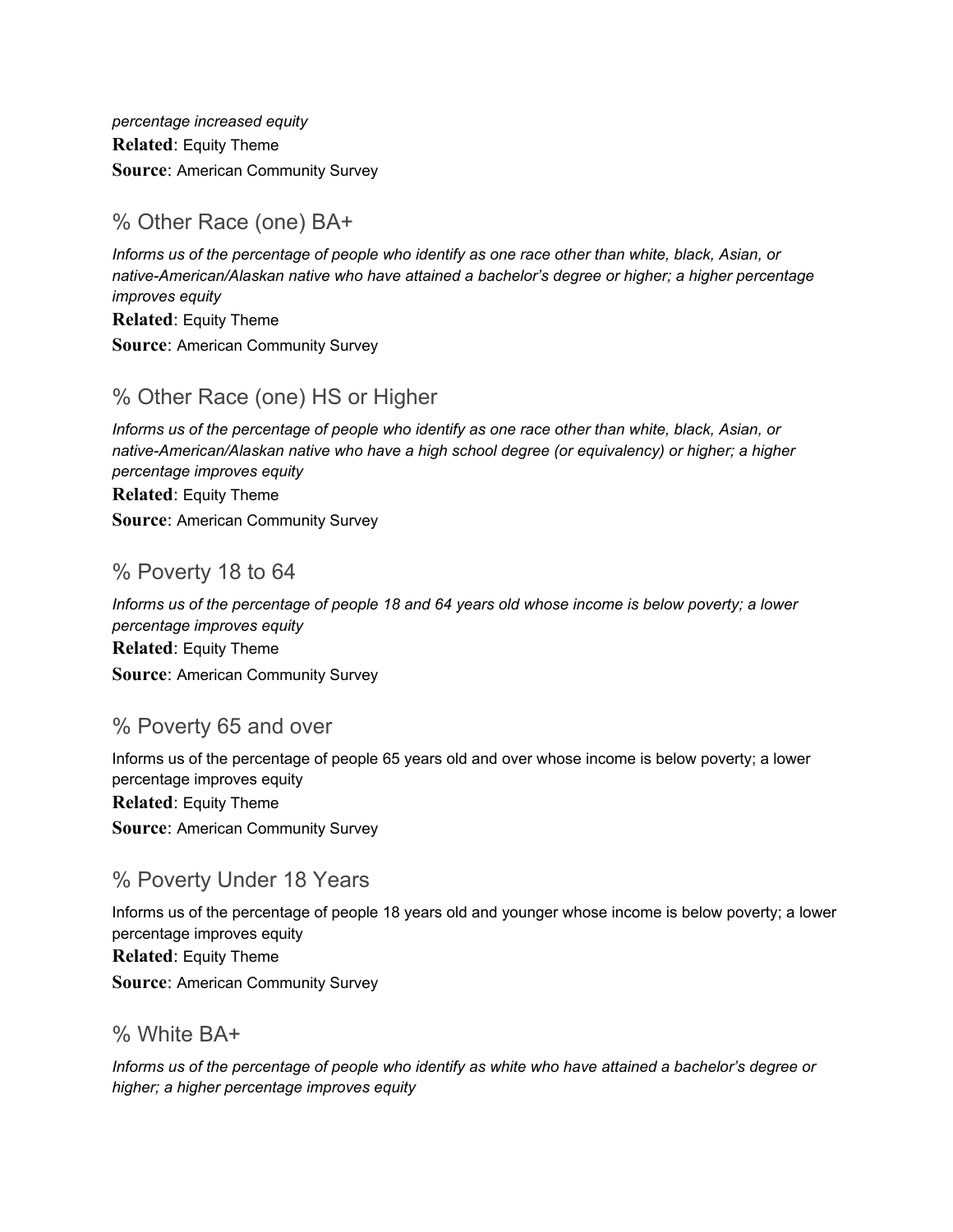**Related**: Equity Theme **Source**: American Community Survey

#### % White Below Poverty

Informs us of the percentage of people 18 years old and younger whose income is below poverty; a lower *percentage improves equity* **Related**: Equity Theme **Source**: American Community Survey

#### % White HS or Higher

*Informs us of the percentage of people who identify as white who have a high school degree (or equivalency) or higher; a higher percentage improves equity* **Related**: Equity Theme **Source**: American Community Survey

#### \$ Median earnings for female full-time, year-round workers

Informs us of the median income for people who identify as female who worked full-time for a 12-month *period; a higher dollar amount improves equity* **Related**: Equity Theme **Source**: American Community Survey

#### \$ Median earnings for male full-time, year-round workers

Informs us of the median income for people who identify as male who worked full-time for a 12-month *period; a higher dollar amount improves equity* **Related**: Equity Theme **Source**: American Community Survey

#### # Income Inequality (gini coefficient)

*Informs us of the amount of income inequality where 0 is perfect equality (everyone receives an equal share) and 1 is perfect inequality (one group receives all the income); a lower number improve equity* **Related**: Equity Theme

**Source**: American Community Survey

#### \$ Median earnings for workers (dollars)

Informs us of the median income for people who worked full-time for a 12-month period; a higher dollar amount improves growth **Related**: Growth Theme **Source**: American Community Survey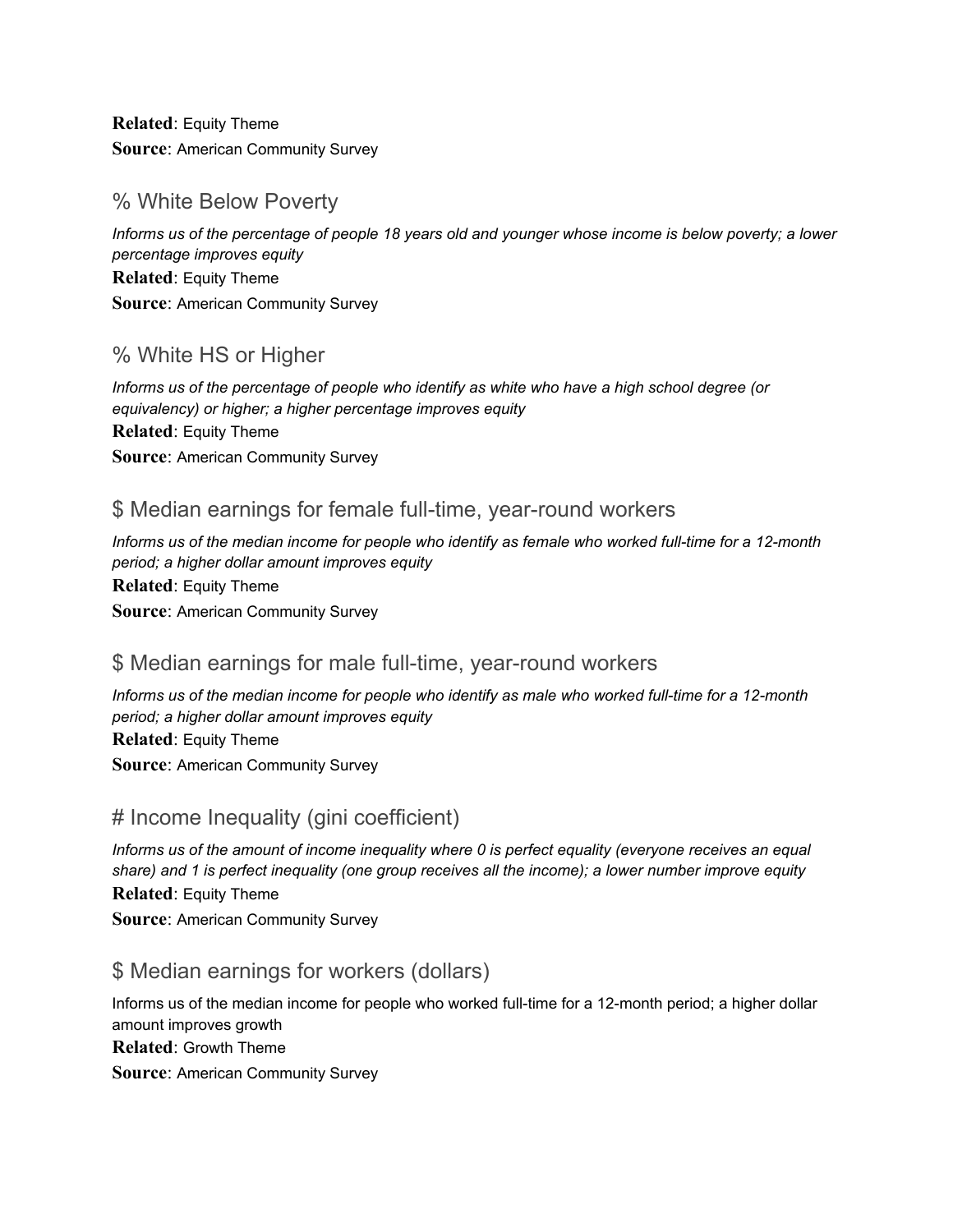#### % Change in Employment (non-farm)

Informs us of the rate of change in non-farm employment between two periods; a higher percentage improves growth **Related**: Growth Theme **Source**: Bureau of Labor Statistics

#### % Change in Population

Informs us of the rate of change in non-farm employment between two periods; a higher percentage improves growth **Related**: Growth Theme **Source**: American Community Survey

#### % Per Capita GDP Annual Growth Rate

*Informs us of the rate of change in GDP between two periods compounded annually; a hire percentage improves growth* **Related**: Growth Theme **Source**: Bureau of Economic Analysis

#### # Mean Travel Time to Work (minutes)

Informs us of the average (mean) travel number of minutes that it usually took a person to get from home *to work each day during the reference week; a lower number improves infrastructure* **Related**: Infrastructure Theme **Source**: American Community Survey

#### % Households with a Computer

*Informs us of the percentage of households that have a computer; a higher percentage improves infrastructure* **Related**: Infrastructure Theme **Source**: American Community Survey

#### % Workers Commuting Alone

*Informs us of the percentage of commute from home to work by driving alone; a lower percentage improves infrastructure* **Related**: Infrastructure Theme **Source**: American Community Survey

#### % Workers Commuting by Public Transportation (ex cabs)

*Informs us of the percentage of workers who commute from home to work by public transportation*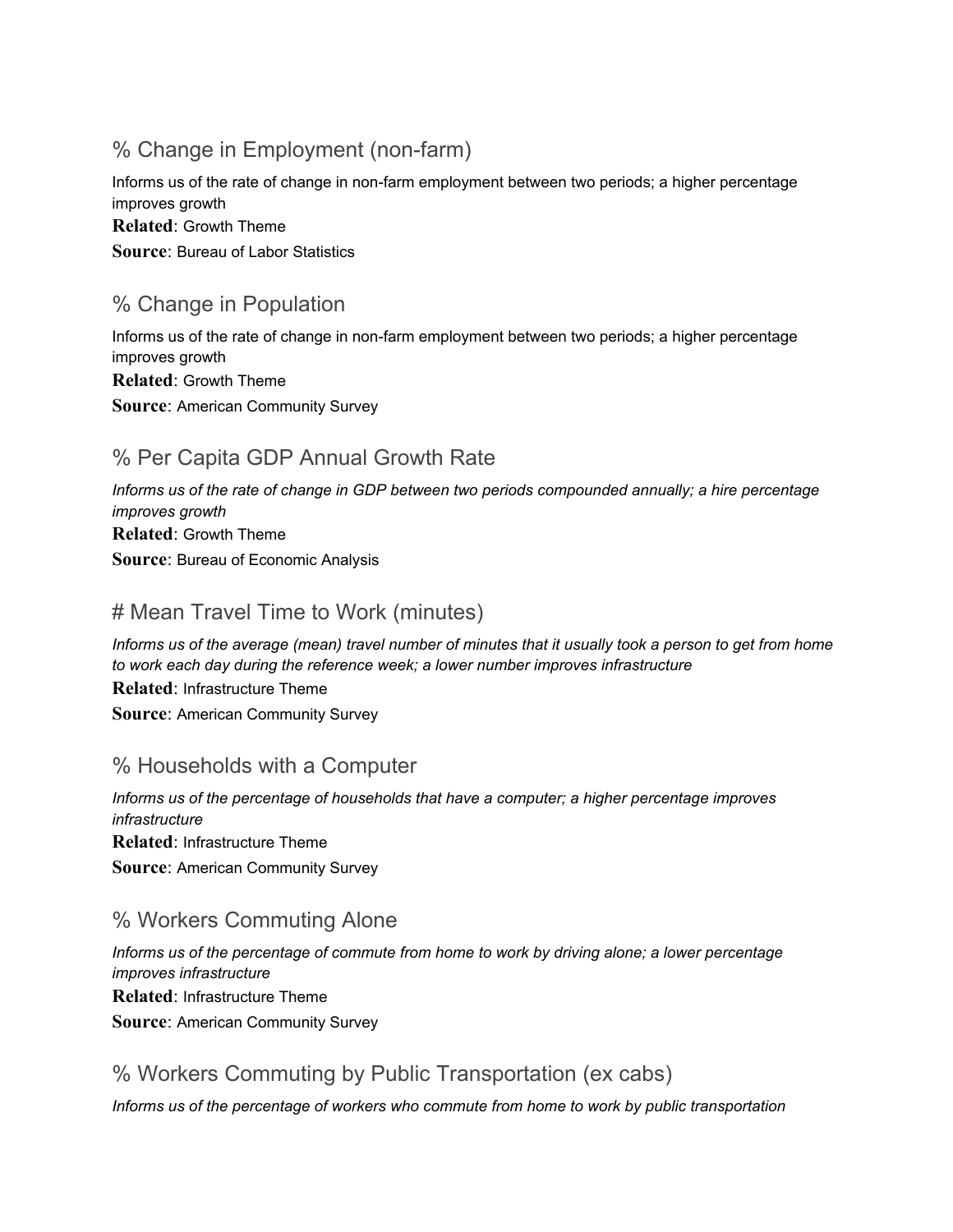*(excluding cabs); a higher percentage improves infrastructure* **Related**: Infrastructure Theme **Source**: American Community Survey

#### % Workers Commuting by Walking

*Informs us of the percentage of workers who commute from home to work by walking; a higher percentage improves infrastructure* **Related**: Infrastructure Theme **Source**: American Community Survey

#### % Workers Commuting who Carpooled

*Informs us of the percentage of workers who commute from home to work by driving with another passenger; a higher percentage improves infrastructure* **Related**: Infrastructure Theme **Source**: American Community Survey

#### # Transit Quality Connectivity Index

Informs us of Transit Connectivity Index (calculated) based on the number of bus routes and train stations *within walking distance for households in the region scaled by the frequency of service; a higher number improves infrastructure*

**Related**: Infrastructure Theme **Source**: All Transit, CNT

#### % All Families Below Poverty Level

*Informs us of the percentage of families whose income is below poverty; a lower percentage improves neighborhoods* **Related**: Neighborhoods Theme **Source**: American Community Survey

#### % Homeowner Vacancy Rate

*Informs us of the percentage of vacant properties owned by homeowners; a lower percentage improves neighborhoods* **Related**: Neighborhoods Theme **Source**: American Community Survey

#### % Occupied Housing Units

*Informs us of the percentage of available housing units that are occupied; a higher percentage improves neighborhoods* **Related**: Neighborhoods Theme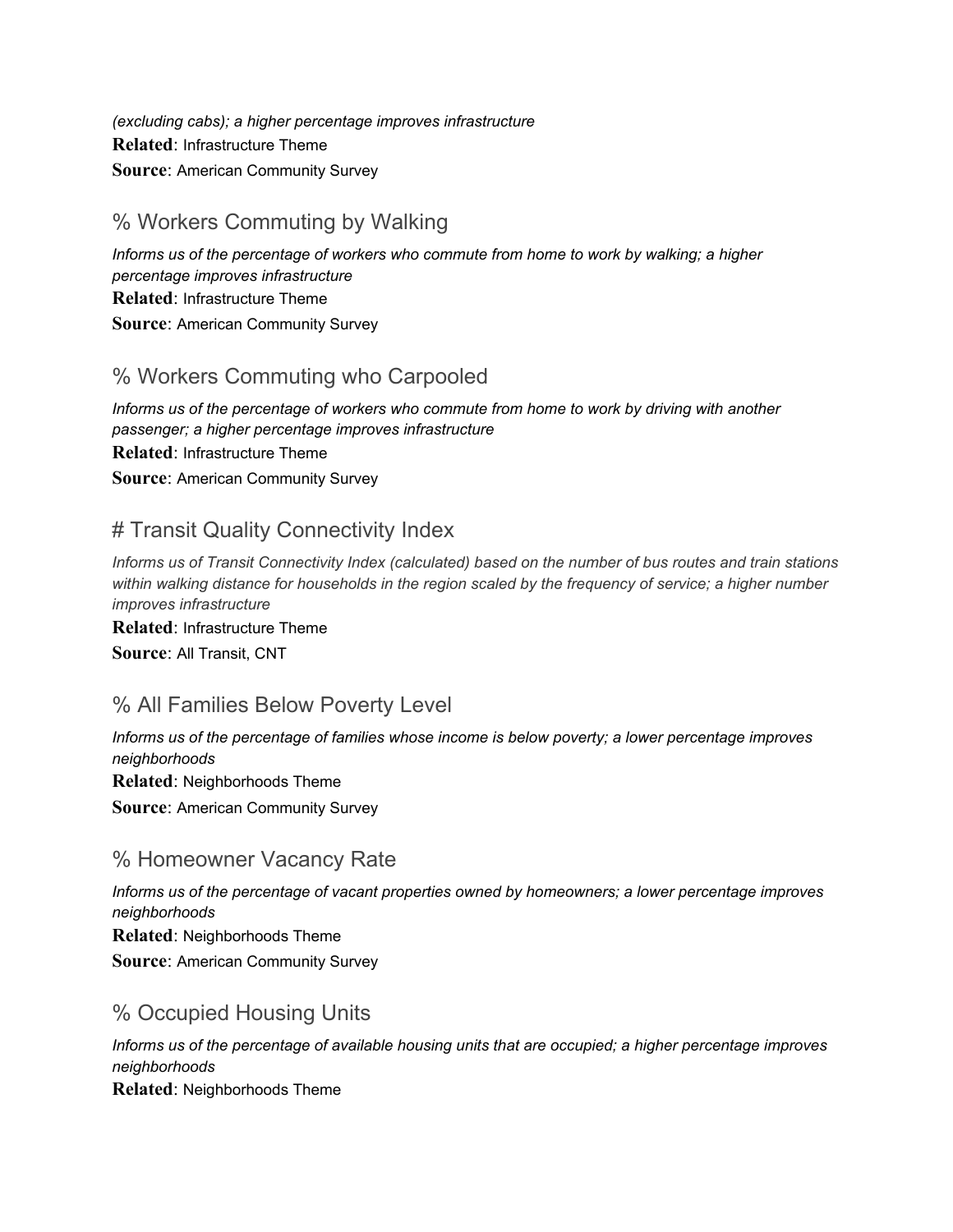#### **Source**: American Community Survey

#### % Owner Occupied

Informs us of the percentage of housing units that are occupied by the owner of the housing unit; a higher *percentage improves neighborhoods* **Related**: Neighborhoods Theme **Source**: American Community Survey

#### \$ Median Family Income

*Informs us of the average (median) income of all families; a higher number improves neighborhoods* **Related**: Neighborhoods Theme **Source**: American Community Survey

#### % Median Gross Rent

Informs us of the average (median) monthly cost of rent for all people who rent housing units; a lower *number improves neighborhoods* **Related**: Neighborhoods Theme **Source**: American Community Survey

#### \$ Median Selected Monthly Costs w/ Mortgage

*Informs us of the average (median) monthly cost of housing for homeowners who have a mortgage; a lower number improves neighborhoods* **Related**: Neighborhoods Theme **Source**: American Community Survey

#### \$ Median Selected Monthly Costs w/o Mortgage

*Informs us of the average (median) monthly cost of housing for homeowners who do not have a mortgage; a lower number improves neighborhoods* **Related**: Neighborhoods Theme **Source**: American Community Survey

#### \$ Per Capita Income

*Informs us of the average (mean) income for all people (including workers and non-workers); a higher amount improves neighborhoods* **Related**: Neighborhoods Theme **Source**: American Community Survey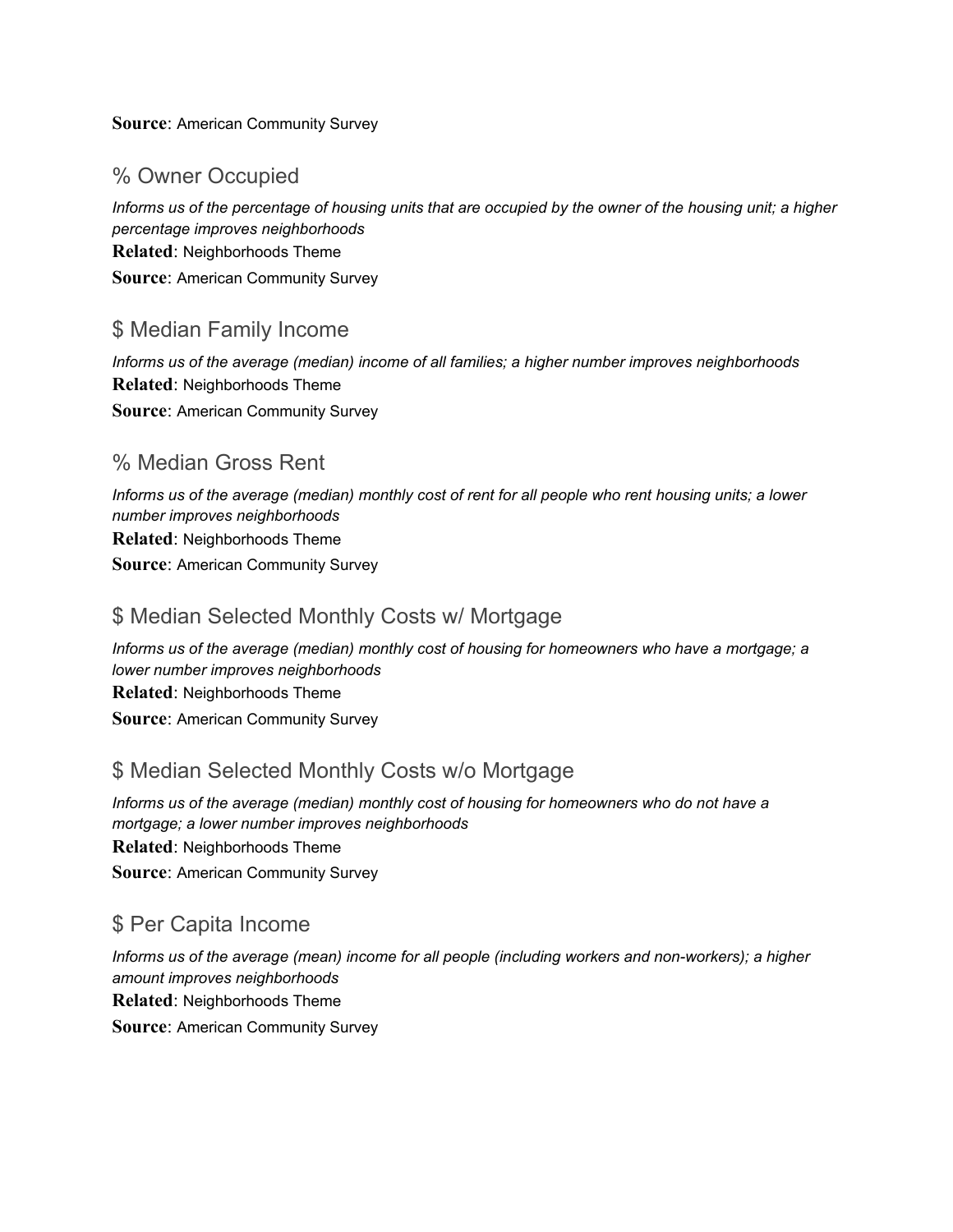#### \$ Median Value Owner Occupied

Informs us of the average (median) value of all housing units that are occupied by the owner of the *housing unit; a higher number improves neighborhoods* **Related**: Neighborhoods Theme **Source**: American Community Survey

#### % Severe Housing Problems

Informs us of the percentage of housing units that have one or more severe housing problems; a lower *percentage improves neighborhoods* **Related**: Neighborhoods Theme **Source**: American Community Survey

#### # Business Services Absolute Distance from Mean (calculation)

*Informs us of the average absolute distance (positive or negative) of share of employment in business services compared to the average (mean) of all peer communities; a lower number improves resilience* **Related**: Resilience Theme

**Source**: American Community Survey

#### # Education/Health Absolute Distance from Mean (calculation)

*Informs us of the average absolute distance (positive or negative) of share of employment in the education/health industry compared to the average (mean) of all peer communities; a lower number improves resilience*

**Related**: Resilience Theme **Source**: American Community Survey

#### # Manufacturing Absolute Distance from Mean (calculation)

*Informs us of the average absolute distance (positive or negative) of share of employment in manufacturing compared to the average (mean) of all peer communities; a lower number improves resilience*

**Related**: Resilience Theme

**Source**: American Community Survey

#### # Retail Absolute Distance from Mean (calculation)

*Informs us of the average absolute distance (positive or negative) of share of employment in the retail compared to the average (mean) of all peer communities; a lower number improves resilience* **Related**: Resilience Theme

**Source**: American Community Survey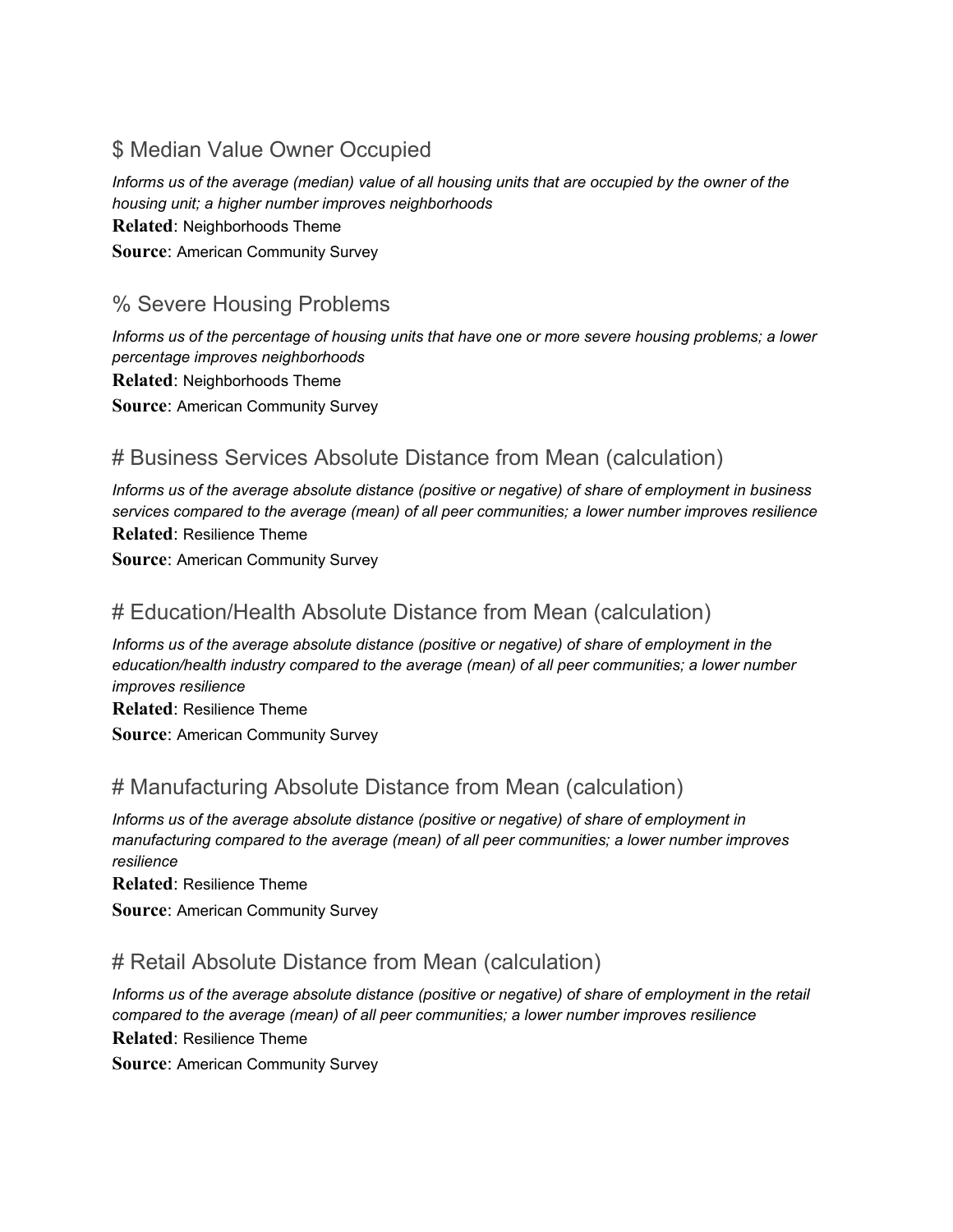% Population 25 years and over – Graduate or professional degree

Informs us of the percentage of people over the age of 25 who have a graduate or professional degree; a *higher percentage improves talent* **Related**: Talent Theme **Source**: American Community Survey

#### % Population 25+ - Associate's Degree

Informs us of the percentage of people over the age of 25 who have an associate degree; a higher *percentage improves talent* **Related**: Talent Theme **Source**: American Community Survey

#### % Population 25+ - Bachelor's Degree

Informs us of the percentage of people over the age of 25 who have a bachelor's degree; a higher *percentage improves talent* **Related**: Talent Theme **Source**: American Community Survey

#### % Population 25+ - Some college, no degree

Informs us of the percentage of people over the age of 25 who have completed some college but do not *have a degree (includes professional certificates); a higher percentage improves talent* **Related**: Talent Theme **Source**: American Community Survey

#### % Population Bachelor Degree or Higher (BA+)

Informs us of the percentage of people over the age of 25 who have a bachelor's degree or higher; a *higher percentage improves talent* **Related**: Talent Theme **Source**: American Community Survey

#### % Population High School Graduate or Higher

Informs us of the percentage of people over the age of 25 who have a high school diploma (or *equivalency); a higher percentage improves talent* **Related**: Talent Theme **Source**: American Community Survey

#### % Population in Labor Force

Informs us of the percentage of people who are in the labor force (employed or unemployed); a higher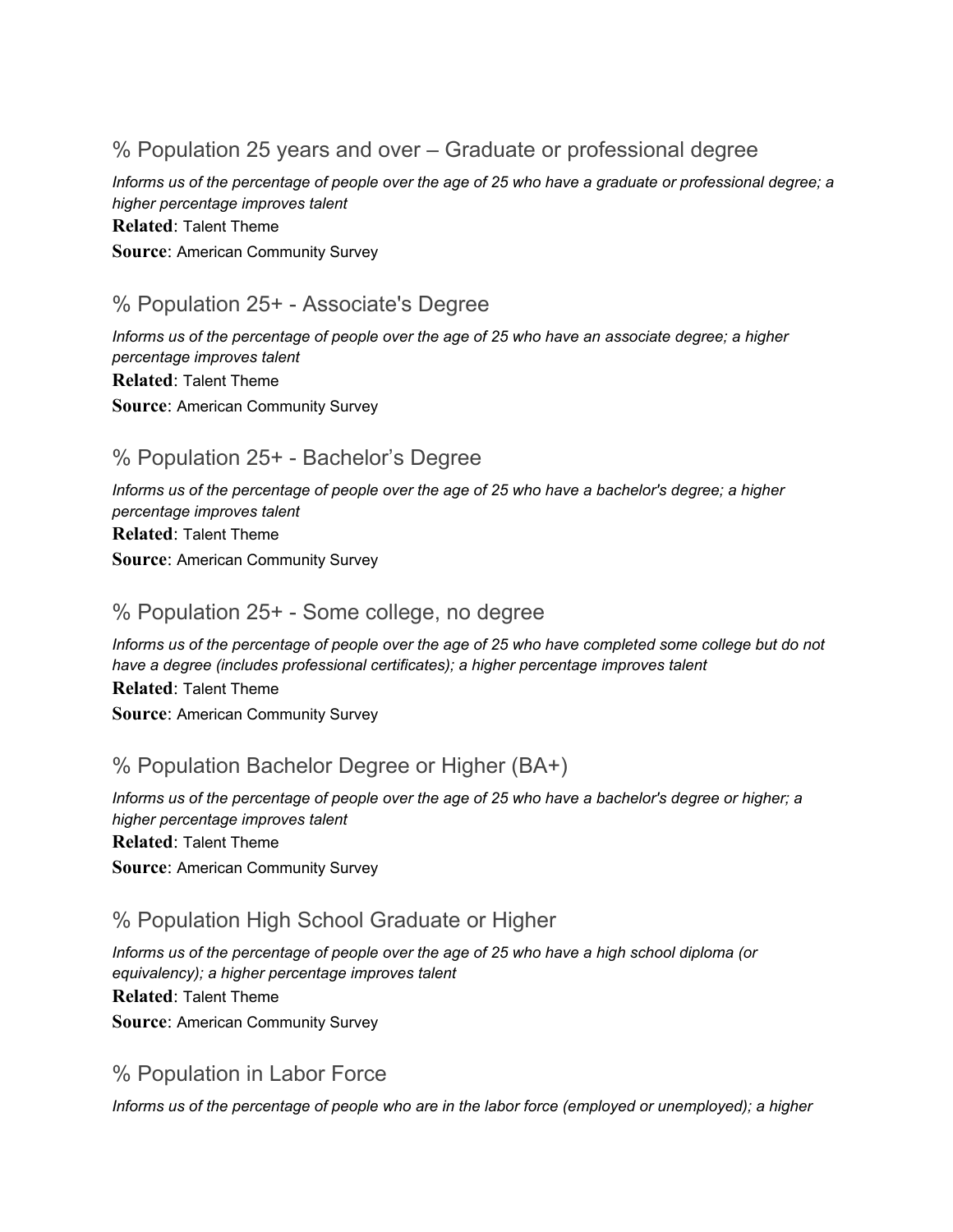*percentage improves talent* **Related**: Talent Theme **Source**: American Community Survey

#### # Mental Health Providers Rate

Informs us of the percentage of people who are in the labor force (employed or unemployed); a higher *percentage improves talent* **Related**: Wellness Theme **Source**: American Community Survey

#### # Mental Health Provider Rate

*Informs us of the number of mental health providers per 100,000 residents; a higher number improves wellness* **Related**: Wellness Theme **Source**: County Health Rankings

#### # Mentally Unhealthy Days (average per month/person)

*Informs us of the average (mean) number of mentally unhealthy days reported in the past 30 days (age-adjusted); a lower number improves wellness* **Related**: Wellness Theme **Source**: County Health Rankings

#### # PCP Rate per 100,000

*Informs us of the number of primary care providers per 100,000 residents; a higher number improves wellness* **Related**: Wellness Theme **Source**: County Health Rankings

#### # Physically Unhealthy Days (average per month/person)

Informs us of the average (mean) number of physically unhealthy days reported in the past 30 days for *adults (age-adjusted); a lower number improves wellness* **Related**: Wellness Theme **Source**: County Health Rankings

#### # Premature age-adjusted mortality

*Informs us of the number of deaths among residents under age 75 per 100,000 population (age-adjusted); a lower number improves wellness* **Related**: Wellness Theme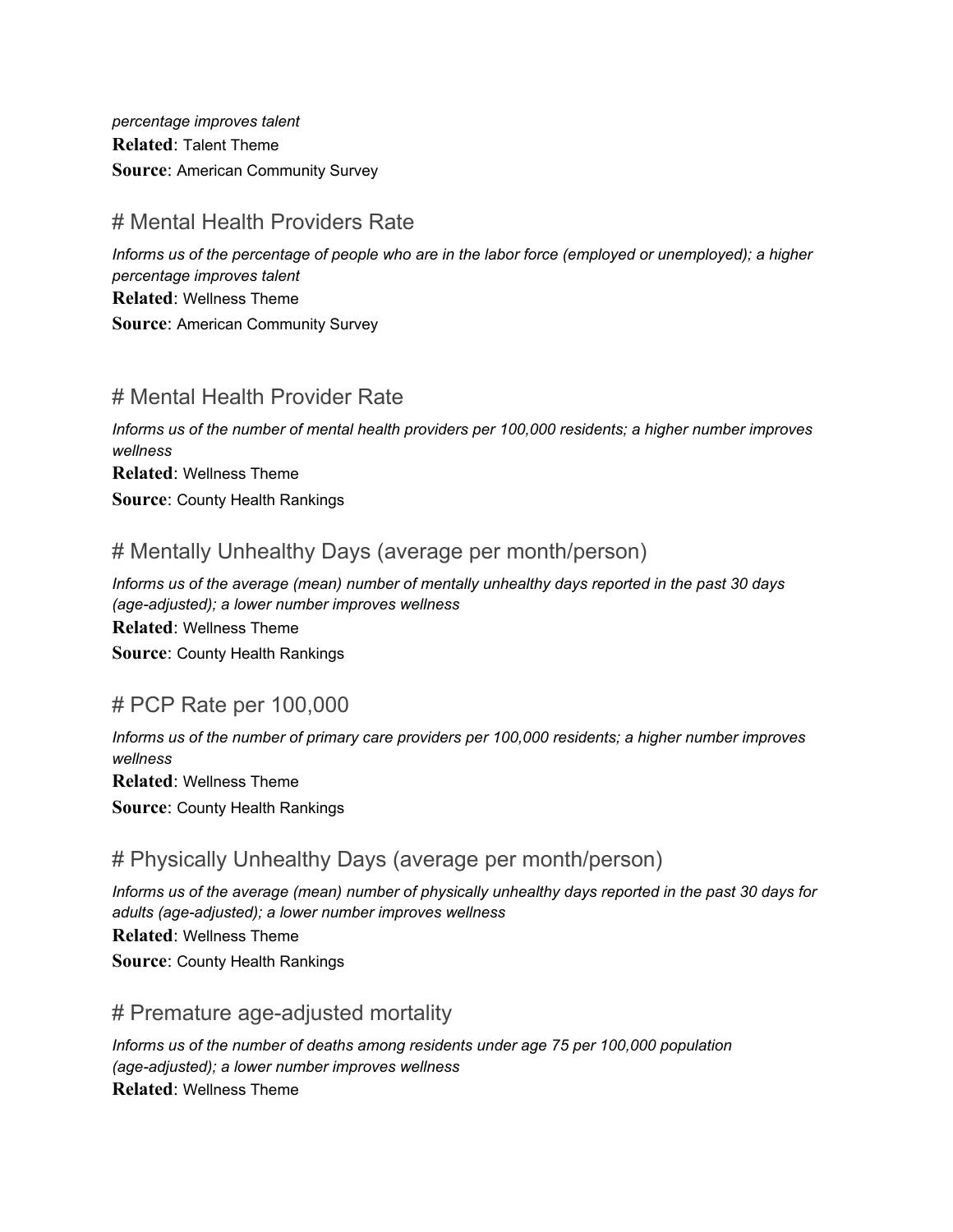#### **Source**: County Health Rankings

#### % Food Insecure

*Informs us of the percentage of population who lack adequate access to food; a lower percentage improves wellness* **Related**: Wellness Theme **Source**: County Health Rankings

#### % Obese Adults

Informs us of the percentage of the adult population (age 20 and older) that reports a body mass index *(BMI) greater than or equal to 30 kg/m2; a lower percentage improves wellness*

**Related**: Wellness Theme **Source**: County Health Rankings

#### % Physically Inactive

Informs us of the percentage of adults age 20 and over reporting no leisure-time physical activity; a lower *percentage improves wellness* **Related**: Wellness Theme **Source**: County Health Rankings

#### % Uninsured

*Informs us of the percentage of population under age 65 without health insurance; a lower percentage improves wellness* **Related**: Wellness Theme **Source**: County Health Rankings

#### % With Access to Exercise Opportunities

*Informs us of the percentage of population with adequate access to locations for physical activity; a higher percentage improves wellness*

**Related**: Wellness Theme **Source**: County Health Rankings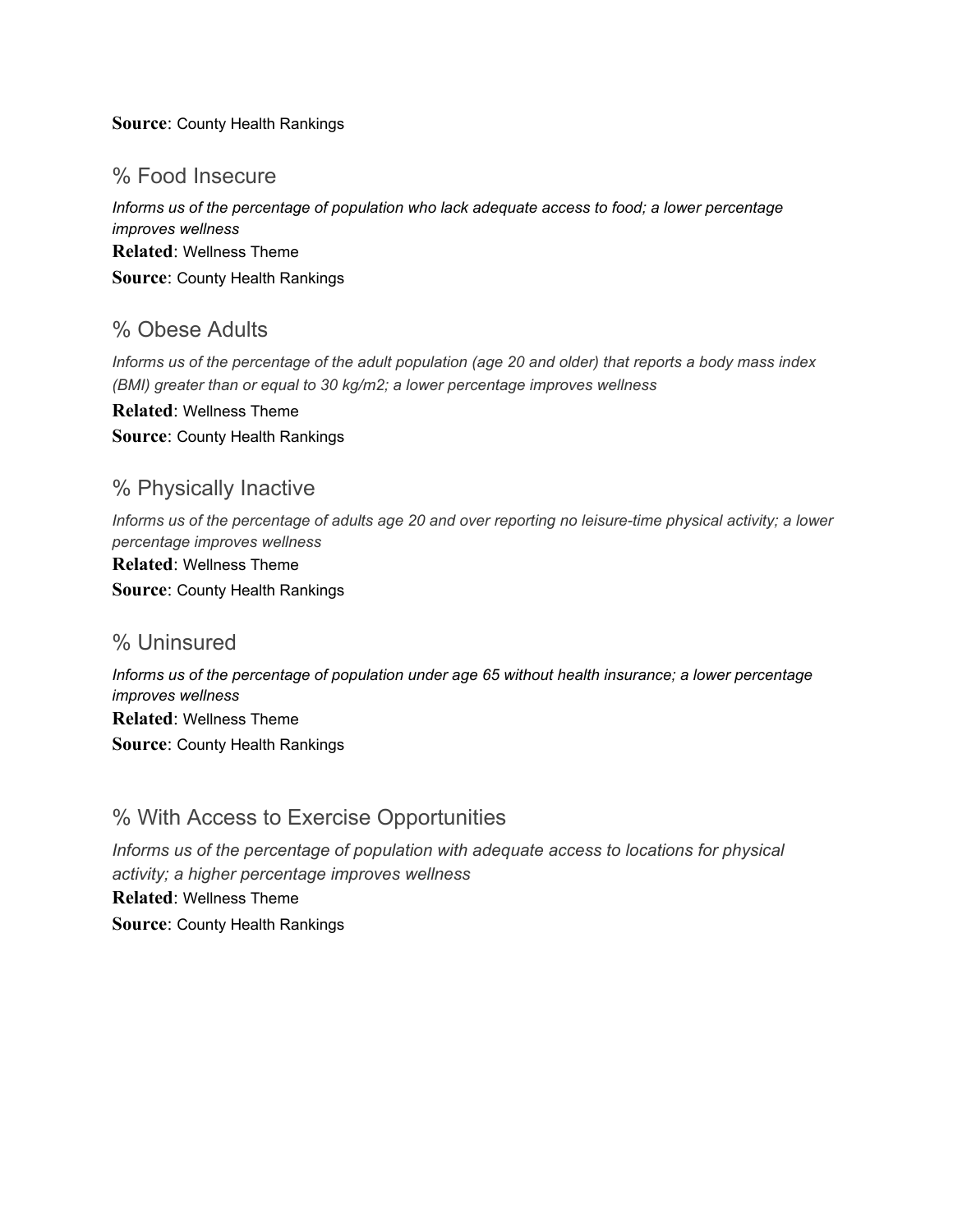## **APPENDIX C: Data Source Providers**

#### [AllTransit,](http://alltransit.cnt.org/) CNT

AllTransit is the largest source of transit connectivity, access, and frequency data in America. Transit access is measured through General Transit Feed Specification (GTFS) data collected and created by the Center for Neighborhood Technology ([CNT](http://www.cnt.org/)).

#### American [Community](https://factfinder.census.gov/) Survey, US Census Bureau

The American Community Survey (ACS) is a nationwide survey designed to provide communities a fresh look at how they are changing. It is a critical element in the Census Bureau decennial census program.

#### Bureau of Labor [Statistics](https://www.bls.gov/) (BLS), US Dept of Labor

The Bureau of Labor Statistics of the U.S. Department of Labor is the principal Federal agency responsible for measuring labor market activity, working conditions, and price changes in the economy.

#### Bureau of Economic Analysis (BEA), US Dept of [Commerce](https://www.bea.gov/)

The U.S. Bureau of Economic Analysis is a source of accurate and objective data about the nation's economy. BEA's economists produce some of the world's most closely watched statistics, including U.S. gross domestic product, better known as GDP.

#### County Health Rankings & [Roadmaps](http://www.countyhealthrankings.org/explore-health-rankings/rankings-data-documentation)

The County Health Rankings & Roadmaps program is a collaboration between the [Robert](http://www.countyhealthrankings.org/about-us#RWJF) Wood Johnson [Foundation](http://www.countyhealthrankings.org/about-us#RWJF) and the University of Wisconsin [Population](http://www.countyhealthrankings.org/about-us#UWPHI) Health Institute. The Rankings are based on a model of population health that emphasizes the many factors that, if improved, can help make communities healthier places to live, learn, work and play. By ranking the health of nearly every county in the nation, the County Health Rankings help communities understand what influences how healthy residents are and how long they will live. The County Health Rankings are a secondary source of data, meaning they do not collect data but rather organize and rank data collected by other sources.

#### FBI [Crime](https://ucr.fbi.gov/crime-in-the-u.s) in the US

The URC Program collects information on crimes reported by law enforcement agencies regarding the violent crimes of murder and nonnegligent manslaughter, rape, robbery, and aggravated assault as well as the property crimes of burglary, larceny-theft, motor vehicle theft, and arson. Of the 18,547 city, county, university and college, state, tribal, and federal agencies eligible to participate in the UCR Program, 16,655 agencies submitted data in 2017.